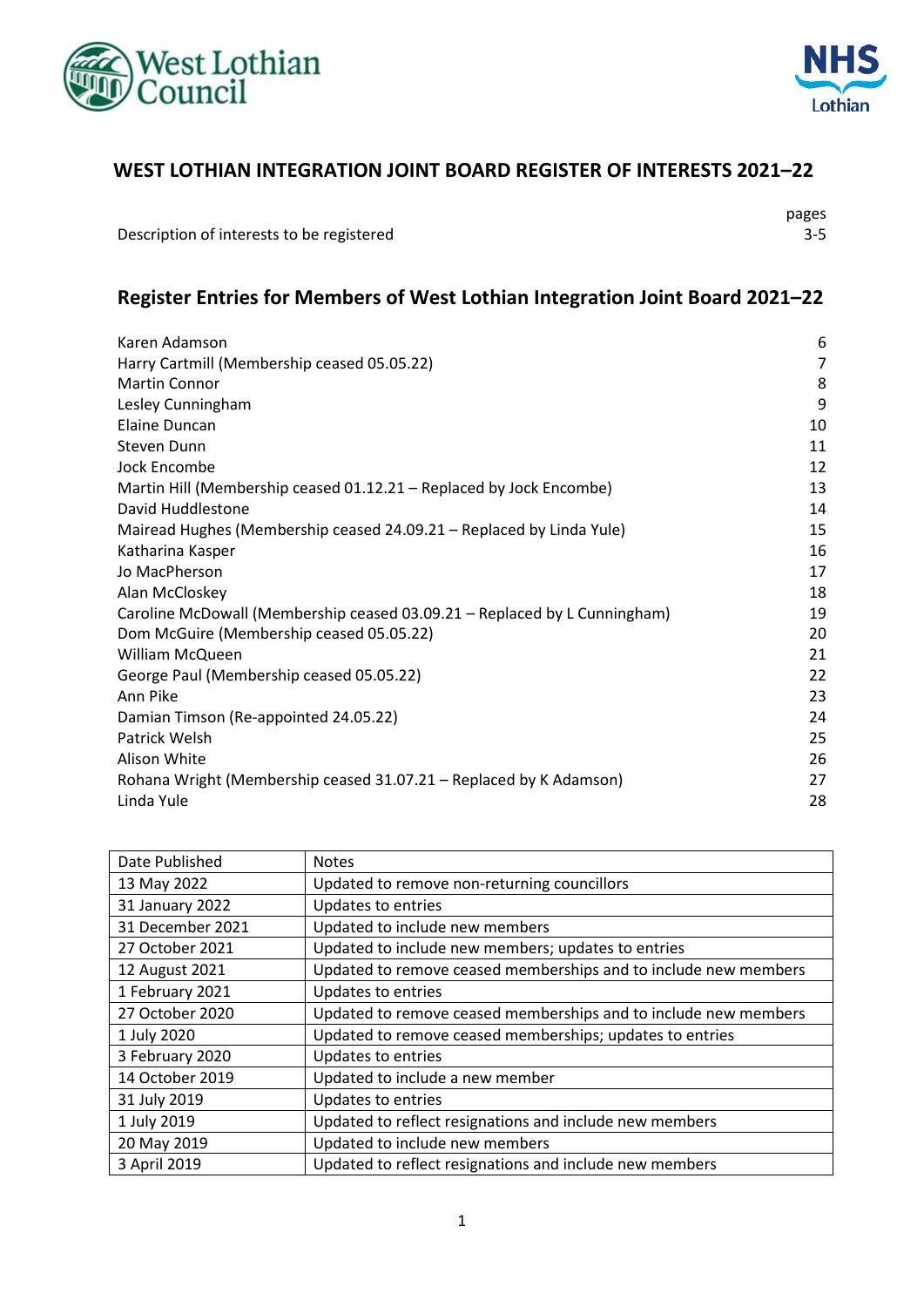| 12 February 2019 | Updated to reflect resignation, include a new member and update  |
|------------------|------------------------------------------------------------------|
|                  | entries                                                          |
| 12 October 2018  | Updated to include reappointments/new members                    |
| 31 July 2018     | Updated Board Members Register of Interests                      |
| 1 May 2018       | Updated to include new NHS Lothian Board member replacing member |
|                  | who resigned.                                                    |
| 5 February 2018  | Updated to include change by NHS Lothian                         |
| 23 October 2017  | Updated                                                          |
| 8 September 2017 | Updated to include new members appointed by WLC following May    |
|                  | 2017 election                                                    |
| 11 May 2017      | Updated to remove non-returning councillors                      |
| 27 March 2017    | Amended to include new member                                    |
| 31 August 2016   |                                                                  |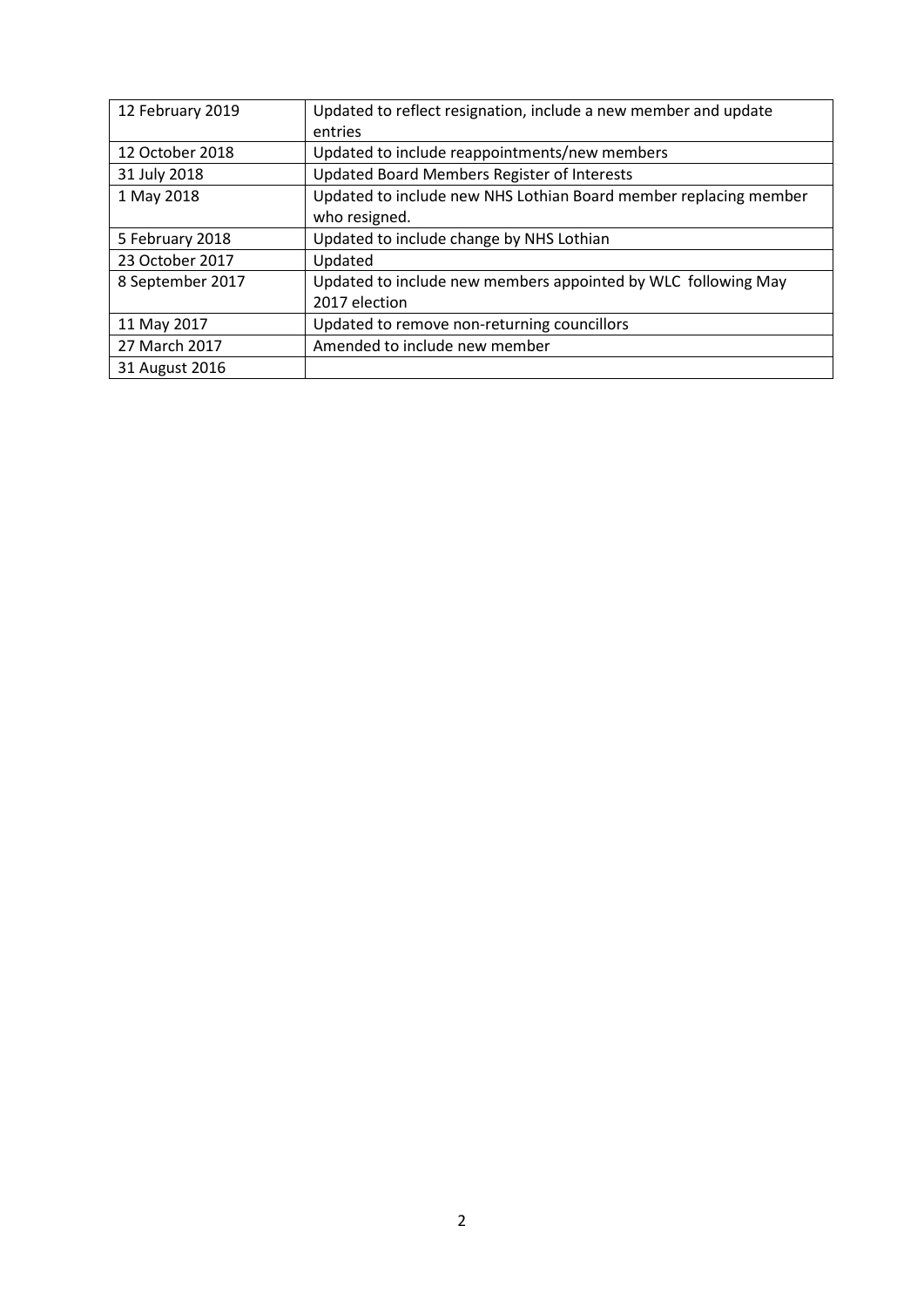In accordance with the Ethical Standards in Public Life etc (Scotland) Act 2000 (Register of Interests) Regulations 2003 as amended, Board Members of devolved public bodies are required to give notice of their interests under the following headings:-

#### **1. REMUNERATION**

- (i) You have a registerable interest where you receive remuneration by virtue of being:-
	- employed;
	- self-employed;
	- the holder of an office;
	- a director of an undertaking;
	- a partner in a firm; or
	- undertaking a trade, profession or vocation, or any other work.
- (ii) In relation to the above, the amount of remuneration does not require to be registered and remuneration received as a member does not have to be registered.
- (iii) If a position is not remunerated it does not need to be registered under this category. However, unremunerated directorships may need to be registered under category two "Related Undertakings".
- (iv) If you receive any allowances in relation to membership of any organisation, the fact that you receive such an allowance must be registered.
- (v) When registering employment, you must give the name of the employer, the nature of its business and the nature of the post held in the organisation.
- (vi) When registering self-employment, you must provide the name and give details of the nature of the business. When registering an interest in a partnership, you must give the name of the partnership and the nature of its business.
- (vii) Where you otherwise undertake a trade, profession or vocation, or any other work, the detail to be given is the nature of the work and its regularity. For example, if you write for a newspaper, you must give the name of the publication and the frequency of articles for which you are paid.
- (viii) When registering a directorship, it is necessary to provide the registered name of the
- undertaking in which the directorship is held and detail the nature of its business.
- (ix) Registration of a pension is not required as this falls outside the scope of the category.

#### **2. RELATED UNDERTAKINGS**

- (i) You must register any directorships held which are themselves not remunerated but where the company (or other undertaking) in question is a subsidiary of, or a parent of a company (or other undertaking) in which you hold a remunerated directorship.
- (ii) You must register the name of the subsidiary or parent company or other undertaking and the nature of its business, and its relationship to the company or other undertaking in which you are director and from which you receive remuneration.
- (iii) The situations to which the above paragraphs apply are as follows:
	- You are a director of a board of an undertaking and receive remuneration declared under Category one; and
	- You are a director of a parent or subsidiary undertaking but do not receive remuneration in that capacity

#### **3. CONTRACTS**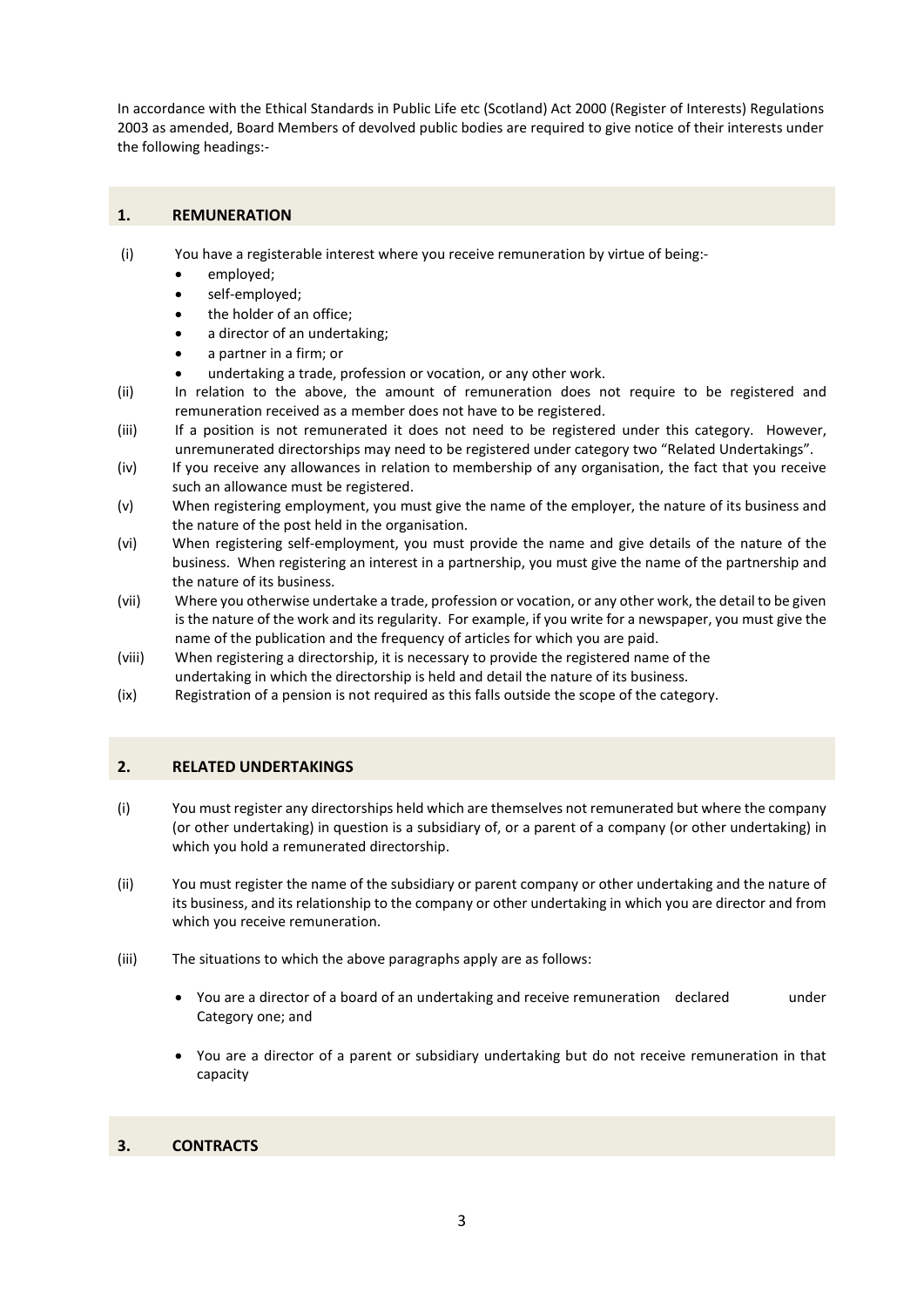- (i) You have a registerable interest where you, or a firm in which you are a partner, or an undertaking in which you are a director or in which you have shares of a value as described in paragraph 6(i) below, have made a contract with West Lothian Council or NHS Lothian:-
	- (a) under which goods or services are to be provided, or works are to be e xecuted; and
	- (b) which has not been fully discharged.
- (ii) You must register a description of the contract, including its duration, but excluding the consideration.

#### **4. HOUSES, LAND and BUILDINGS**

- (i) You have a registerable interest where you own or have any other right or interest in houses, land and buildings, which may be significant to, of relevance to, or bear upon, the work and operation of the body to which are appointed.
- (ii) The test to be applied when considering the appropriateness of registration is to ask whether a member of the public acting reasonably might consider any interests in houses, land and buildings could potentially affect your responsibilities to the organisation to which you are appointed and to the public, or could influence your actions, speeches or decision making.

#### **5. INTERESTS IN SHARES and SECURITIES**

(i) You have a registerable interest where you have an interest which may be significant to, of relevance to, or bear upon, the work and operation of the IJB, in shares comprised in the share capital of a company or other body and the nominal value of the shares is:-

(a) greater than 1% of the issued share capital of the company or other body: or (b) greater than £25,000.

\*delete whichever is not applicable

(ii) Where you are required to register the interest, you should provide the registered name of the company in which you hold shares; the amount or value of the shares does not have to be registered.

#### **6. GIFTS AND HOSPITALITY**

- (i) You must register the details of any gifts or hospitality received within your current term of office, except that it is not necessary record any gifts or hospitality as described as follows:-
	- (a) isolated gifts of a trivial character the value of which must not exceed £50;
	- (b) normal hospitality associated with your duties and which would reasonably be regarded as appropriate; or
	- (c) civic gifts received on behalf of the public body.

#### **7. NON-FINANCIAL INTERESTS**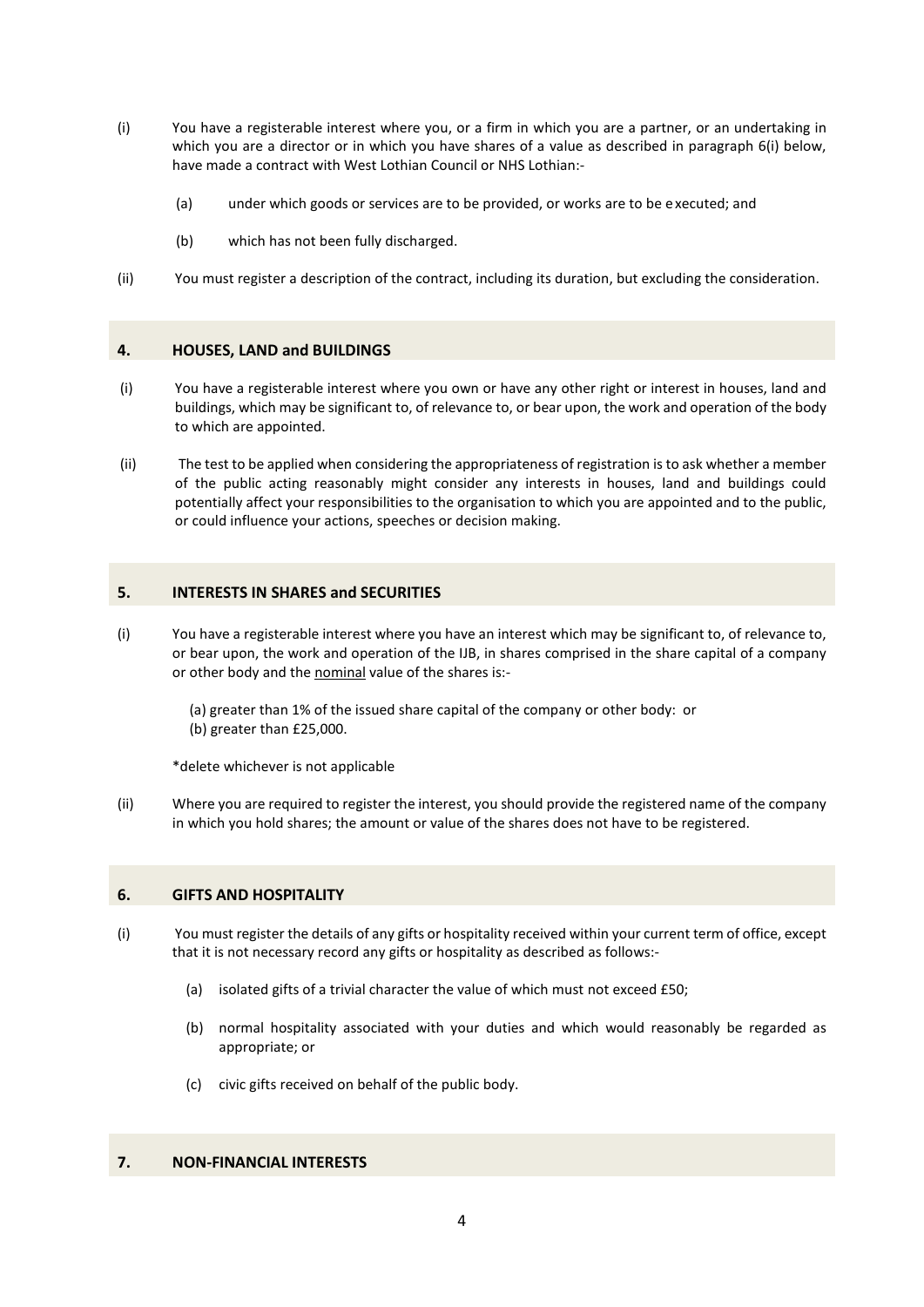- (i) You may also have a registerable interest if you have non-financial interests which may be significant to, of relevance to, or bear upon, the work and operation of the body to which you are appointed. It is important that relevant interests such as membership or holding office in other public bodies, clubs, societies and organisations such as trades unions and voluntary organisations are registered and described.
- (ii) In the context of non-financial interest, the test to be applied when considering appropriateness of registration is to ask whether a member of the public might reasonably think that any non-financial interest could potentially affect your responsibilities to the organisation to which you are appointed and to the public, or could influence your actions, speeches or decision-making.

**The Register of Interests for Members of West Lothian IJB follow on pages 6 – 28 of this document, hard copies of which can be obtained by contacting the Standards Officer, West Lothian Council, West Lothian Civic Centre, Livingston. EH54 6FF.**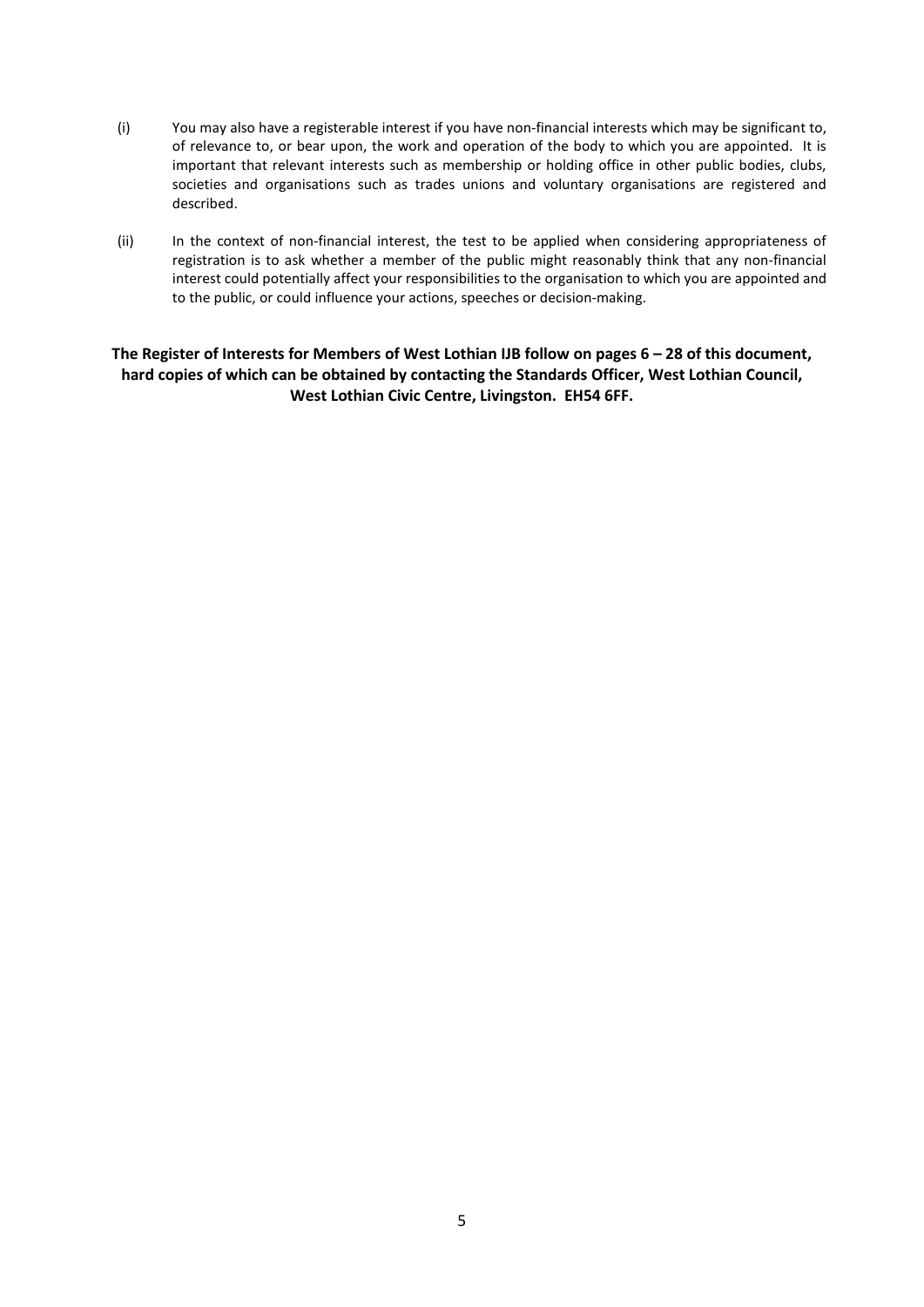| <b>Members Name</b>           | Karen Adamson                                            |
|-------------------------------|----------------------------------------------------------|
| <b>Category of Membership</b> | Non-Voting Member (Professional Advisor)                 |
| <b>Date of Declaration</b>    | 23 September 2021                                        |
| <b>Member's Signature</b>     | Signed copy held in Legal Services, West Lothian Council |
| <b>Date Appointed</b>         | 1 August 2021                                            |

|    | <b>Registerable Interest</b>      | Description of Interest           |
|----|-----------------------------------|-----------------------------------|
| 1. | Remuneration                      | Consultant Physician, NHS Lothian |
| 2. | <b>Related Undertakings</b>       | Nothing to register               |
| 3. | <b>Contracts</b>                  | Nothing to register               |
| 4. | <b>Houses, Land and Buildings</b> | Nothing to register               |
| 5. | <b>Shares and Securities</b>      | Nothing to register               |
| 6. | <b>Gifts and Hospitality</b>      | Nothing to register               |
| 7. | <b>Non-Financial Interests</b>    | Nothing to register               |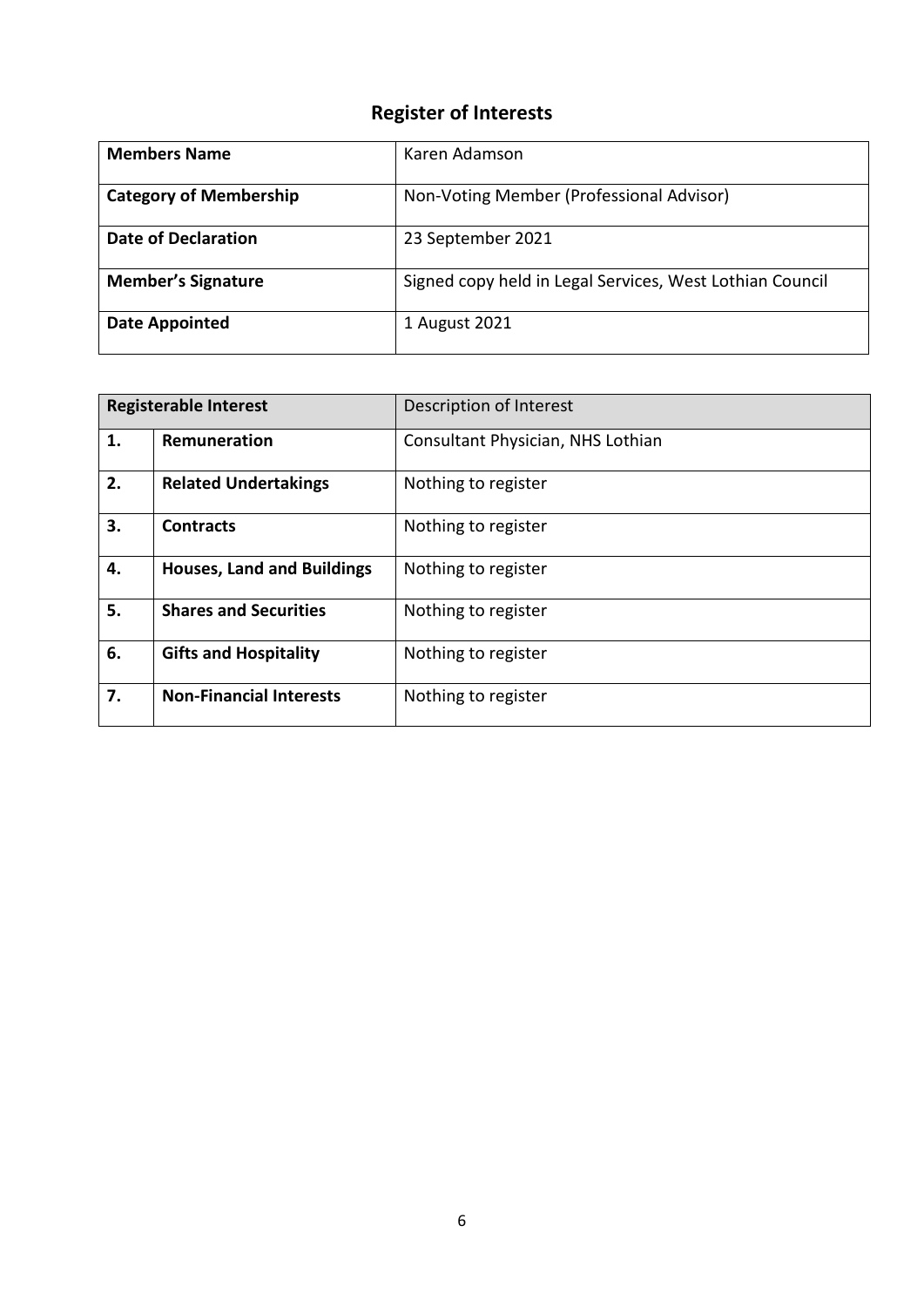| <b>Members Name</b>           | Harry Cartmill                                              |
|-------------------------------|-------------------------------------------------------------|
| <b>Category of Membership</b> | <b>Voting Member</b>                                        |
| Date of Declaration           | 18 September 2017                                           |
| <b>Member's Signature</b>     | Signed copy held in Legal Services, West Lothian<br>Council |
| <b>Date Appointed</b>         | 27 June 2017                                                |
| <b>Date Reappointed</b>       | 26 May 2020                                                 |
| <b>Membership Ceased</b>      | 5 May 2022                                                  |

|    | <b>Registerable Interest</b>   | <b>Description of Interest</b> |
|----|--------------------------------|--------------------------------|
| 1. | Remuneration                   | Nothing to register            |
| 2. | <b>Related Undertakings</b>    | Nothing to register            |
| 3. | <b>Contracts</b>               | Nothing to register            |
| 4. | Houses, Land and               | Nothing to register            |
|    | <b>Buildings</b>               |                                |
| 5. | <b>Shares and Securities</b>   | Nothing to register            |
| 6. | <b>Gifts and Hospitality</b>   | Nothing to register            |
| 7. | <b>Non-Financial Interests</b> | Nothing to register            |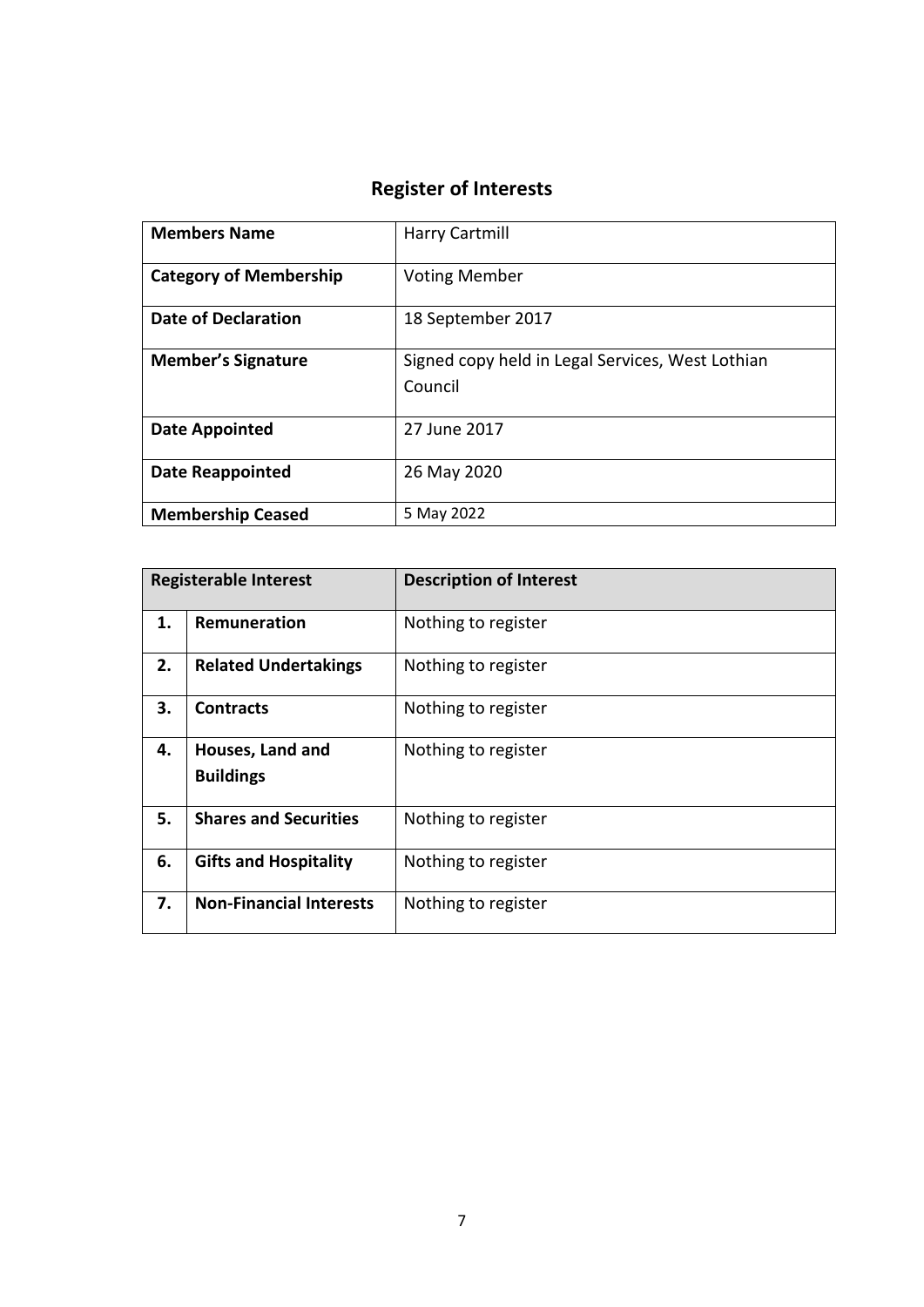| <b>Members Name</b>           | <b>Martin Connor</b>                                        |
|-------------------------------|-------------------------------------------------------------|
| <b>Category of Membership</b> | <b>Voting Member</b>                                        |
| <b>Date of Declaration</b>    | 4 December 2017                                             |
| <b>Member's Signature</b>     | Signed copy held in Legal Services, West Lothian<br>Council |
| Date Appointed                | 31 October 2017                                             |
| <b>Date Reappointed</b>       | 6 June 2020                                                 |

|    | <b>Registerable Interest</b>   | <b>Description of Interest</b>                  |
|----|--------------------------------|-------------------------------------------------|
| 1. | Remuneration                   | Non Exec Director, NHS Lothian, Waverley Gate,  |
|    |                                | Edinburgh                                       |
| 2. | <b>Related Undertakings</b>    | Nothing to register                             |
| 3. | <b>Contracts</b>               | Nothing to register                             |
| 4. | Houses, Land and               | Nothing to register                             |
|    | <b>Buildings</b>               |                                                 |
| 5. | <b>Shares and Securities</b>   | Nothing to register                             |
| 6. | <b>Gifts and Hospitality</b>   | Nothing to register                             |
| 7. | <b>Non-Financial Interests</b> | Trustee and Treasurer, Levenmouth Foodbank, 2-5 |
|    |                                | Bowling Green Street, Methil, Fife              |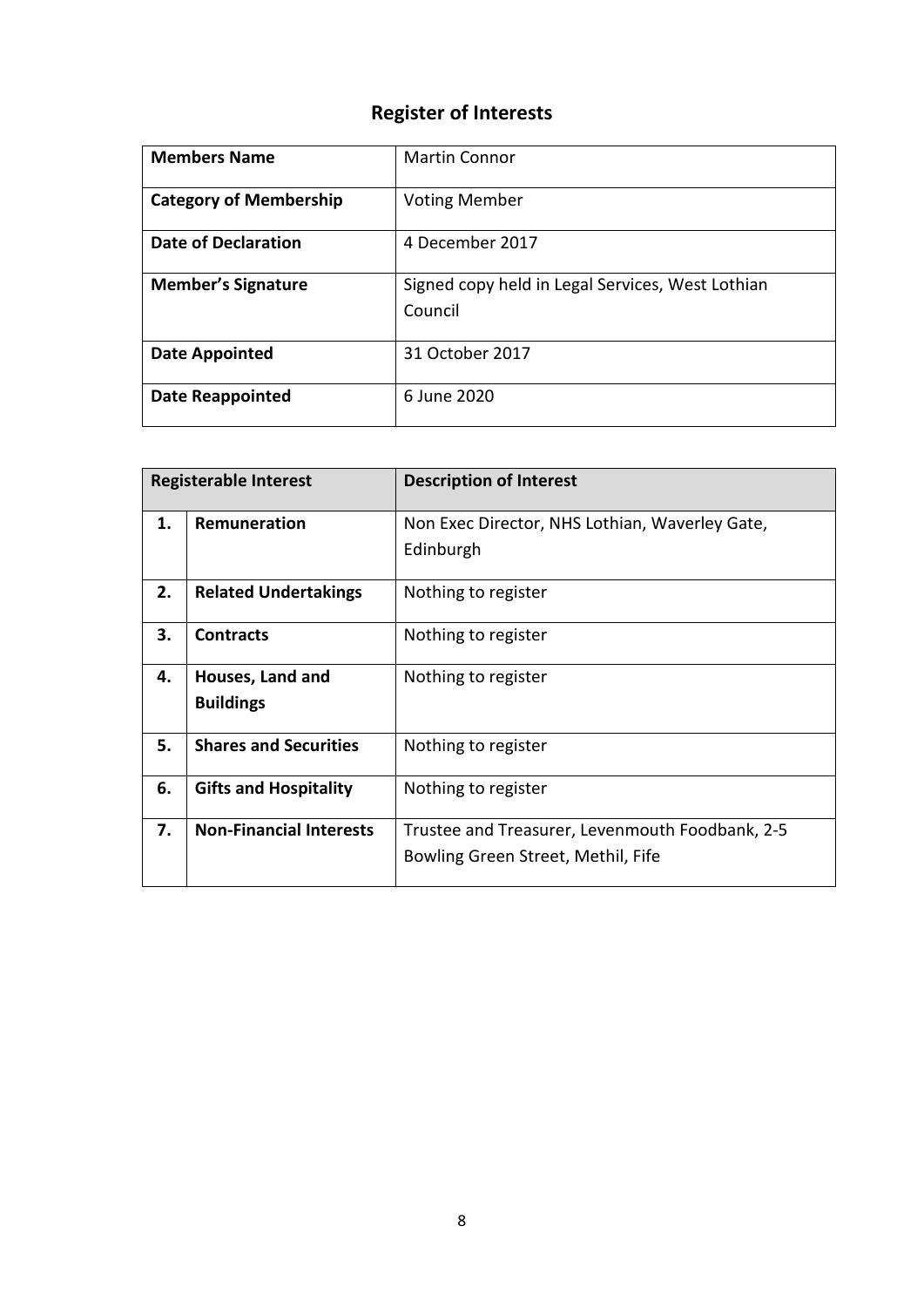| <b>Members Name</b>           | Lesley Cunningham                                        |
|-------------------------------|----------------------------------------------------------|
| <b>Category of Membership</b> | Non-Voting Member (Stakeholder Representative)           |
| <b>Date of Declaration</b>    | 27 October 2021                                          |
| <b>Member's Signature</b>     | Signed copy held in Legal Services, West Lothian Council |
| <b>Date Appointed</b>         | 3 September 2021                                         |

|     | <b>Registerable Interest</b>      | Description of Interest                                     |
|-----|-----------------------------------|-------------------------------------------------------------|
| 8.  | Remuneration                      | Full time Royal College of Nursing Steward, employed by NHS |
|     |                                   | Lothian; direct report: Employee Director for NHS Lothian   |
| 9.  | <b>Related Undertakings</b>       | Nothing to register                                         |
| 10. | <b>Contracts</b>                  | Nothing to register                                         |
| 11. | <b>Houses, Land and Buildings</b> | Nothing to register                                         |
| 12. | <b>Shares and Securities</b>      | Nothing to register                                         |
| 13. | <b>Gifts and Hospitality</b>      | Nothing to register                                         |
| 14. | <b>Non-Financial Interests</b>    | Nothing to register                                         |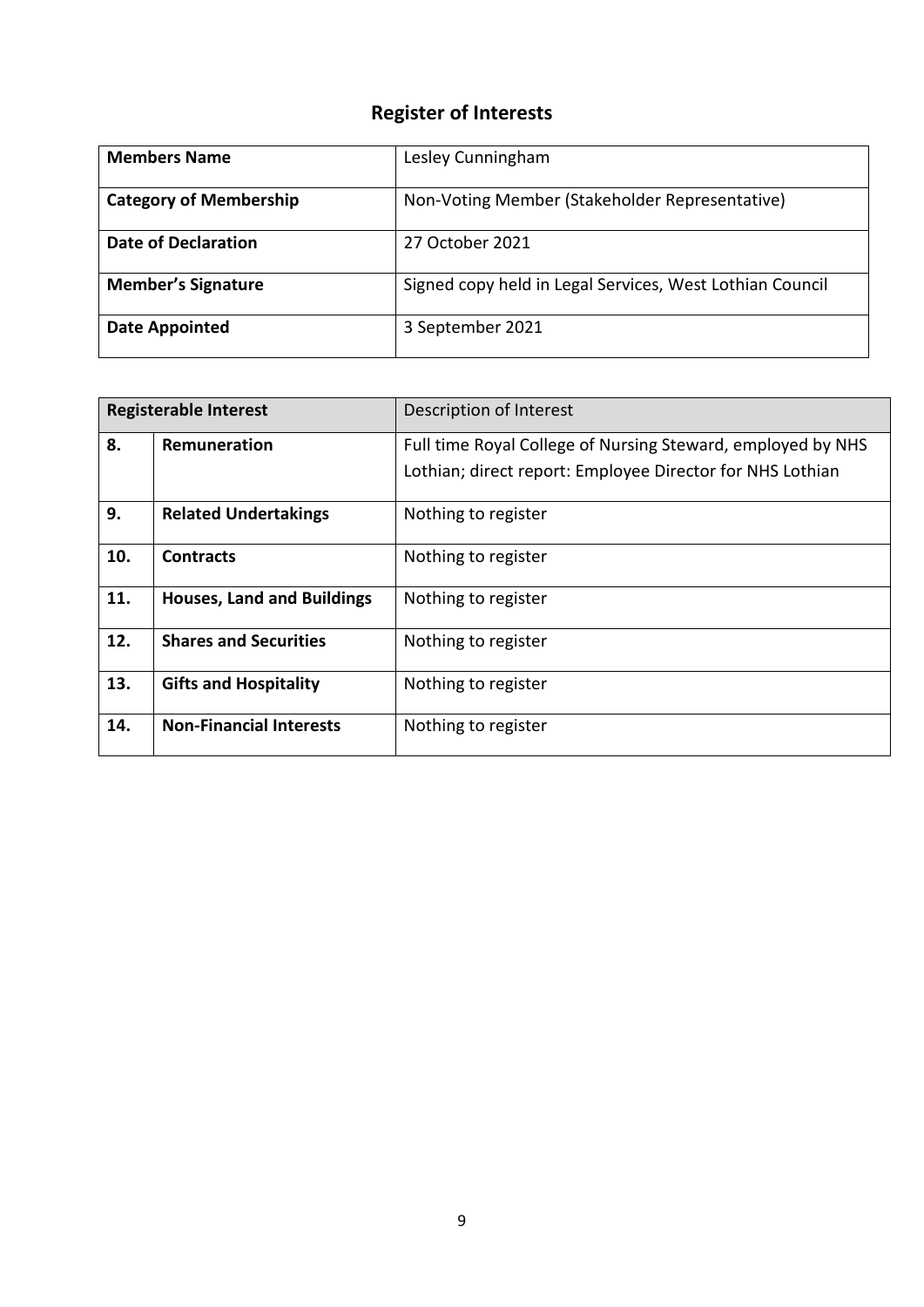| <b>Members Name</b>           | Elaine Duncan                                               |
|-------------------------------|-------------------------------------------------------------|
| <b>Category of Membership</b> | Non-Voting Member (Professional Advisor)                    |
| Date of Declaration           | 10 December 2015                                            |
| <b>Member's Signature</b>     | Signed Copy held in Legal Services, West Lothian<br>Council |
| Date Appointed                | 21 September 2015                                           |
| <b>Date Reappointed</b>       | 21 September 2018 & 21 September 2021                       |

| <b>Registerable Interest</b> |                                | <b>Description of Interest</b>                   |
|------------------------------|--------------------------------|--------------------------------------------------|
| 1.                           | Remuneration                   | Self Employed GP                                 |
|                              |                                | Employed as Clinical Director, West Lothian HSCP |
| 2.                           | <b>Related Undertakings</b>    | Nothing to register                              |
| 3.                           | <b>Contracts</b>               | Nothing to register                              |
| 4.                           | Houses, Land and               | Nothing to register                              |
|                              | <b>Buildings</b>               |                                                  |
| 5.                           | <b>Shares and Securities</b>   | Nothing to register                              |
| 6.                           | <b>Gifts and Hospitality</b>   | Nothing to register                              |
| 7.                           | <b>Non-Financial Interests</b> | Nothing to register                              |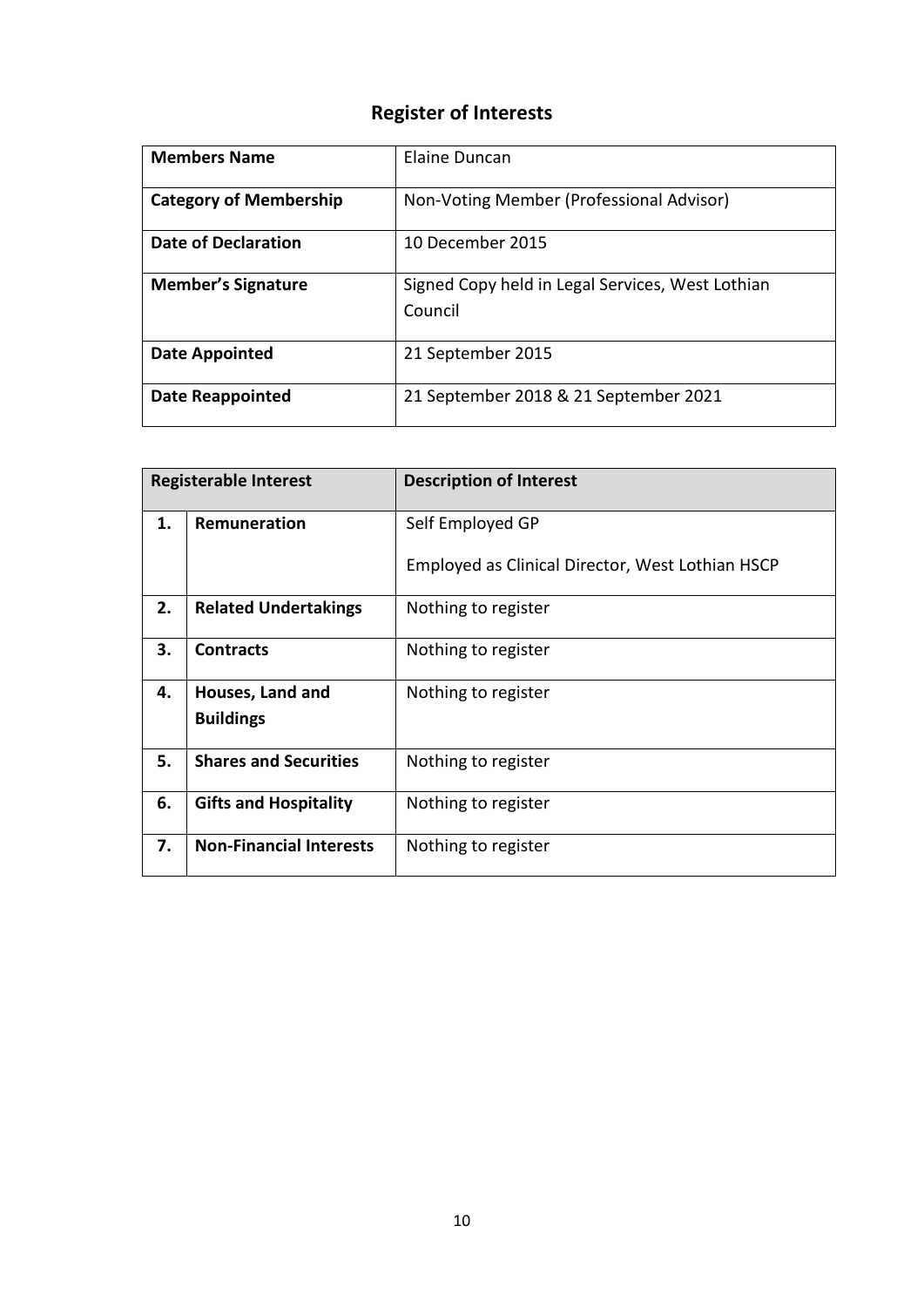| <b>Members Name</b>           | Steven Dunn                                              |
|-------------------------------|----------------------------------------------------------|
| <b>Category of Membership</b> | Non-voting member                                        |
| <b>Date of Declaration</b>    | 22 October 2020                                          |
| <b>Member's Signature</b>     | Signed copy held in Legal Services, West Lothian Council |
| <b>Date Appointed</b>         | 22 September 2020                                        |

| <b>Registerable Interest</b> |                                   | Description of Interest                               |
|------------------------------|-----------------------------------|-------------------------------------------------------|
| 15.                          | Remuneration                      | Employed as Social Worker for West Lothian Council    |
| 16.                          | <b>Related Undertakings</b>       | Nothing to register                                   |
| 17.                          | <b>Contracts</b>                  | Nothing to register                                   |
| 18.                          | <b>Houses, Land and Buildings</b> | Nothing to register                                   |
| 19.                          | <b>Shares and Securities</b>      | Nothing to register                                   |
| 20.                          | <b>Gifts and Hospitality</b>      | Nothing to register                                   |
| 21.                          | <b>Non-Financial Interests</b>    | Unison West Lothian Branch - Branch Secretary         |
|                              |                                   | Almond Valley Constituency Labour Party - Chairperson |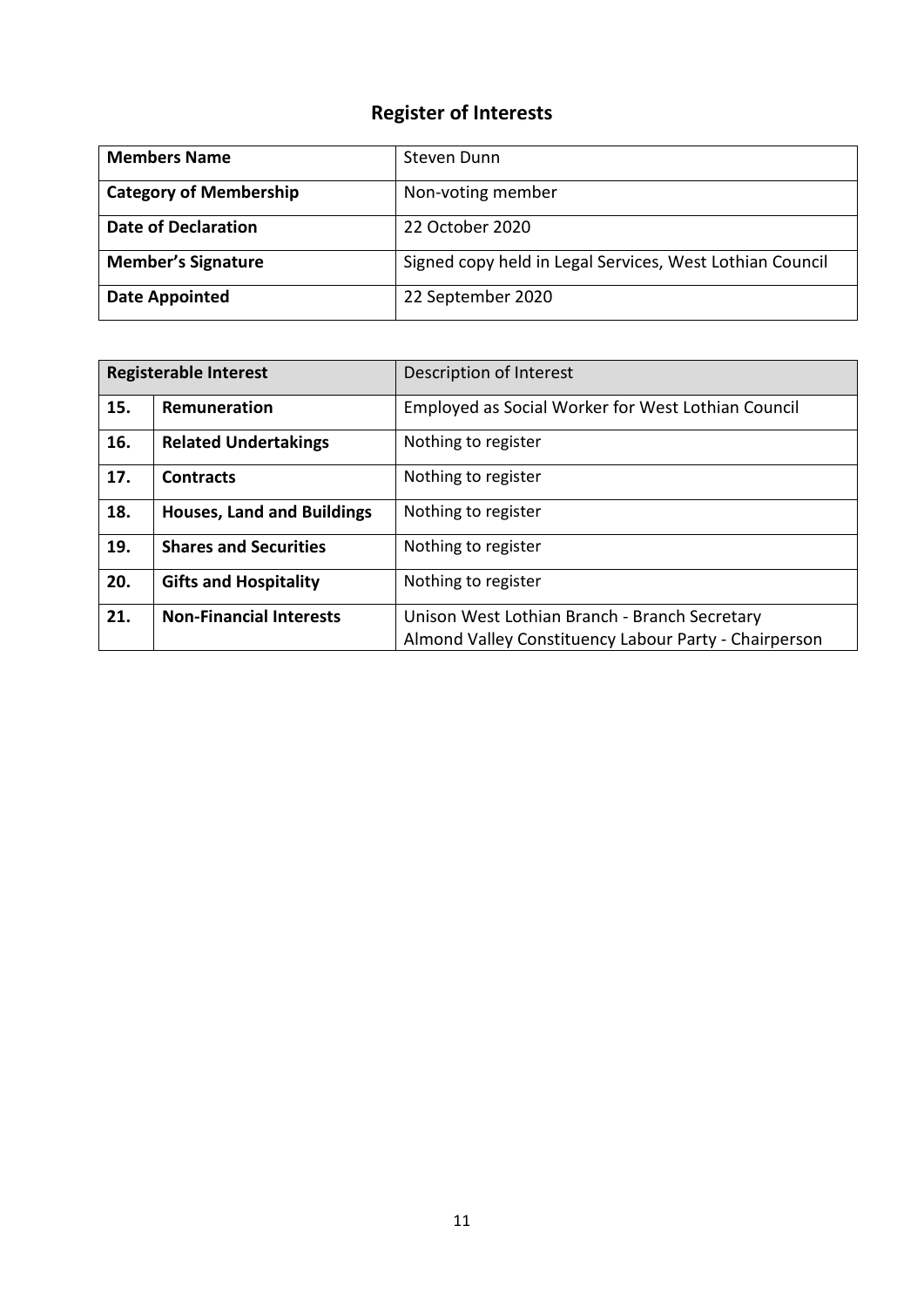| <b>Members Name</b>           | Jock Encombe                                             |
|-------------------------------|----------------------------------------------------------|
| <b>Category of Membership</b> | <b>Voting Member</b>                                     |
| <b>Date of Declaration</b>    | 12 January 2022                                          |
| <b>Member's Signature</b>     | Signed copy held in Legal Services, West Lothian Council |
| <b>Date Appointed</b>         | 2 December 2021                                          |

| <b>Registerable Interest</b> |                                   | Description of Interest                                                                                                                            |
|------------------------------|-----------------------------------|----------------------------------------------------------------------------------------------------------------------------------------------------|
| 22.                          | Remuneration                      | Director of The EC Partnership. 28 Pilrig St, Edinburgh EH6 5AJ.<br>Psychology Consultancy Services.                                               |
|                              |                                   | Warden of The Incorporation of Goldsmiths of the City of<br>Edinburgh. 24 Broughton St, Edinburgh EH1 3RH. Hallmarking<br>and fulfilment services. |
| 23.                          | <b>Related Undertakings</b>       | Nothing to register                                                                                                                                |
| 24.                          | <b>Contracts</b>                  | Nothing to register                                                                                                                                |
| 25.                          | <b>Houses, Land and Buildings</b> | Nothing to register                                                                                                                                |
| 26.                          | <b>Shares and Securities</b>      | Nothing to register                                                                                                                                |
| 27.                          | <b>Gifts and Hospitality</b>      | Nothing to register                                                                                                                                |
| 28.                          | <b>Non-Financial Interests</b>    | Nothing to register                                                                                                                                |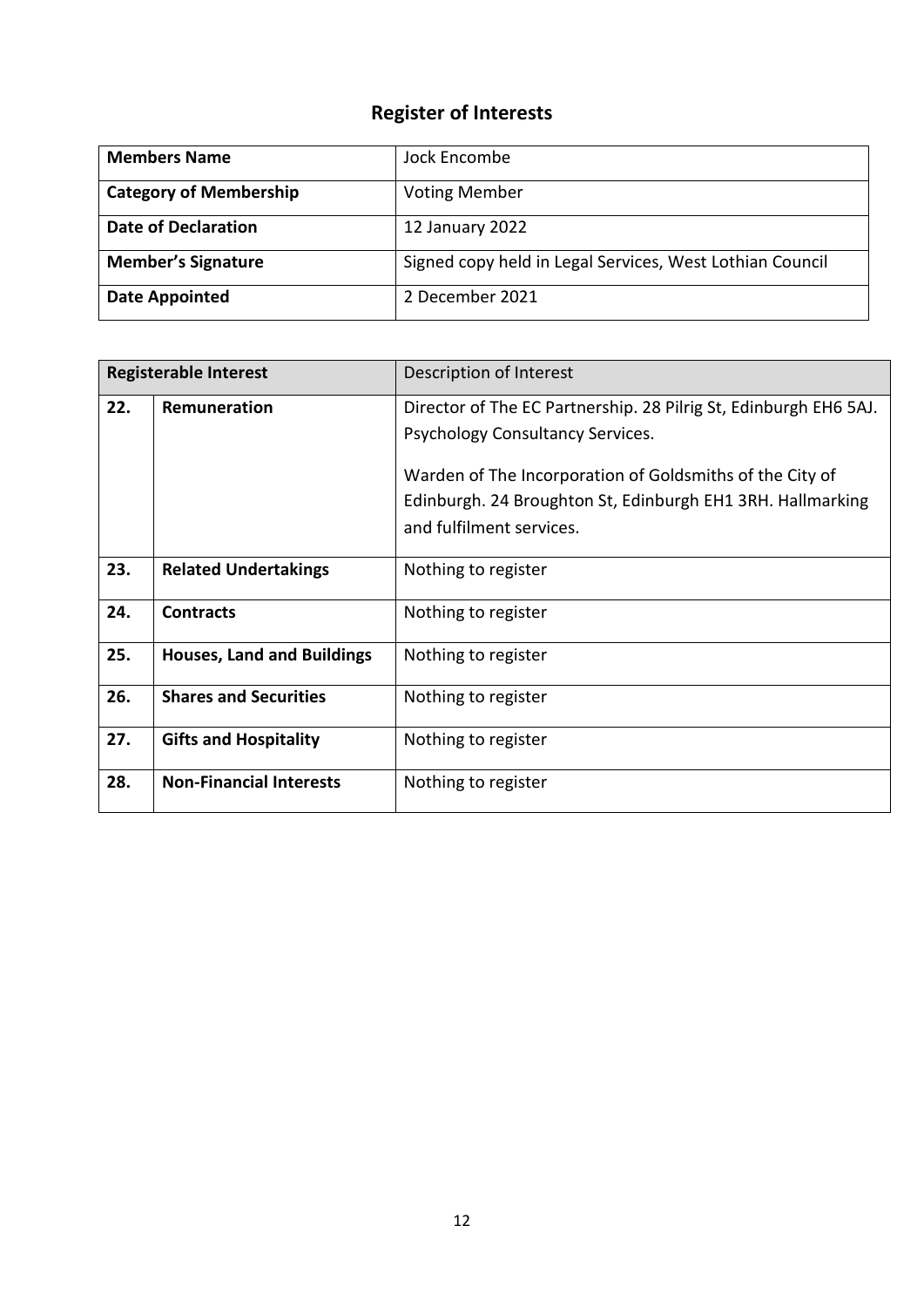| <b>Members Name</b>           | Martin F Hill                                               |
|-------------------------------|-------------------------------------------------------------|
| <b>Category of Membership</b> | <b>Voting Member</b>                                        |
| <b>Date of Declaration</b>    | Updated 31 July 2018                                        |
| <b>Member's Signature</b>     | Signed Copy Held in Legal Services, West Lothian<br>Council |
| <b>Date Appointed</b>         | 8 December 2015                                             |
| <b>Date Reappointed</b>       | 2 December 2018                                             |
| <b>Membership Ceased</b>      | 1 December 2021 (Replaced by Jock Encombe)                  |

| <b>Registerable Interest</b> |                                      | <b>Description of Interest</b>                    |
|------------------------------|--------------------------------------|---------------------------------------------------|
| 1.                           | Remuneration                         | Vice-Chair, NHS Lothian Board                     |
|                              |                                      | Non-Executive Member, Scottish Environmental      |
|                              |                                      | <b>Protection Agency</b>                          |
| 2.                           | <b>Related Undertakings</b>          | Nothing to register                               |
| 3.                           | <b>Contracts</b>                     | Nothing to register                               |
| 4.                           | Houses, Land and<br><b>Buildings</b> | Nothing to register                               |
| 5.                           | <b>Shares and Securities</b>         | Nothing to register                               |
| 6.                           | <b>Gifts and Hospitality</b>         | Nothing to register                               |
| 7.                           | <b>Non-Financial Interests</b>       | Voting Member of Edinburgh Integrated Joint Board |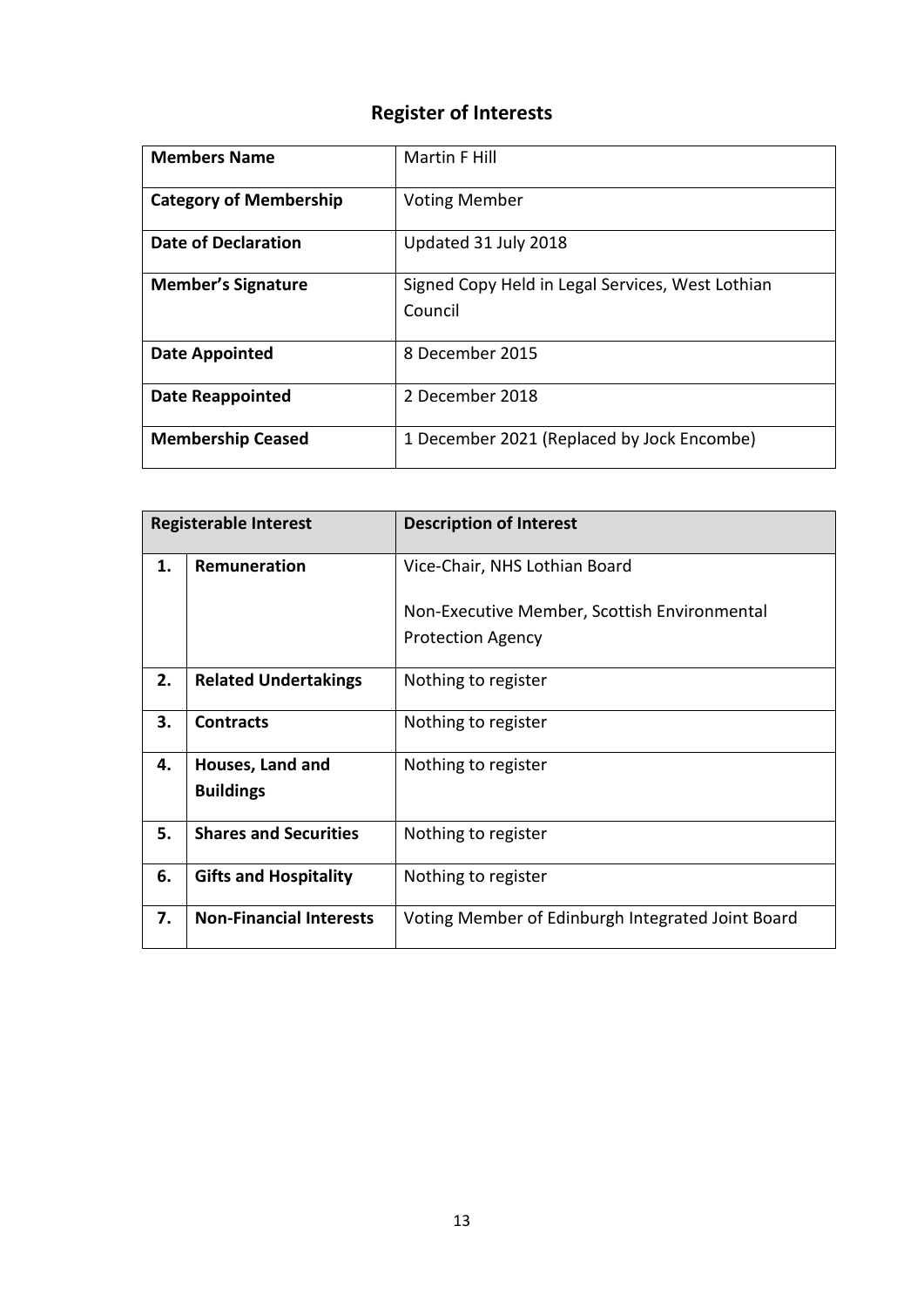| <b>Members Name</b>           | David Huddlestone                                           |
|-------------------------------|-------------------------------------------------------------|
| <b>Category of Membership</b> | Non-Voting Member (Stakeholder Representative)              |
| Date of Declaration           | 30 January 2019                                             |
| <b>Member's Signature</b>     | Signed copy held in Legal Services, West Lothian<br>Council |
| Date Appointed                | 29 January 2019 & 29 January 2022                           |

| <b>Registerable Interest</b> |                                      | <b>Description of Interest</b>                                                                                                                                                                                       |
|------------------------------|--------------------------------------|----------------------------------------------------------------------------------------------------------------------------------------------------------------------------------------------------------------------|
| 1.                           | Remuneration                         | Nothing to register                                                                                                                                                                                                  |
| 2.                           | <b>Related Undertakings</b>          | Nothing to register                                                                                                                                                                                                  |
| 3.                           | <b>Contracts</b>                     | Nothing to register                                                                                                                                                                                                  |
| 4.                           | Houses, Land and<br><b>Buildings</b> | Nothing to register                                                                                                                                                                                                  |
| 5.                           | <b>Shares and Securities</b>         | Nothing to register                                                                                                                                                                                                  |
| 6.                           | <b>Gifts and Hospitality</b>         | Nothing to register                                                                                                                                                                                                  |
| 7.                           | <b>Non-Financial Interests</b>       | Director, Fauldhouse Community Development Trust<br>Secretary, Fauldhouse United J.F.C<br>Member, St. John's Hospital Stakeholder Group<br>Member of NHS Lothian Paediatric Programme Board<br>(St. John's Hospital) |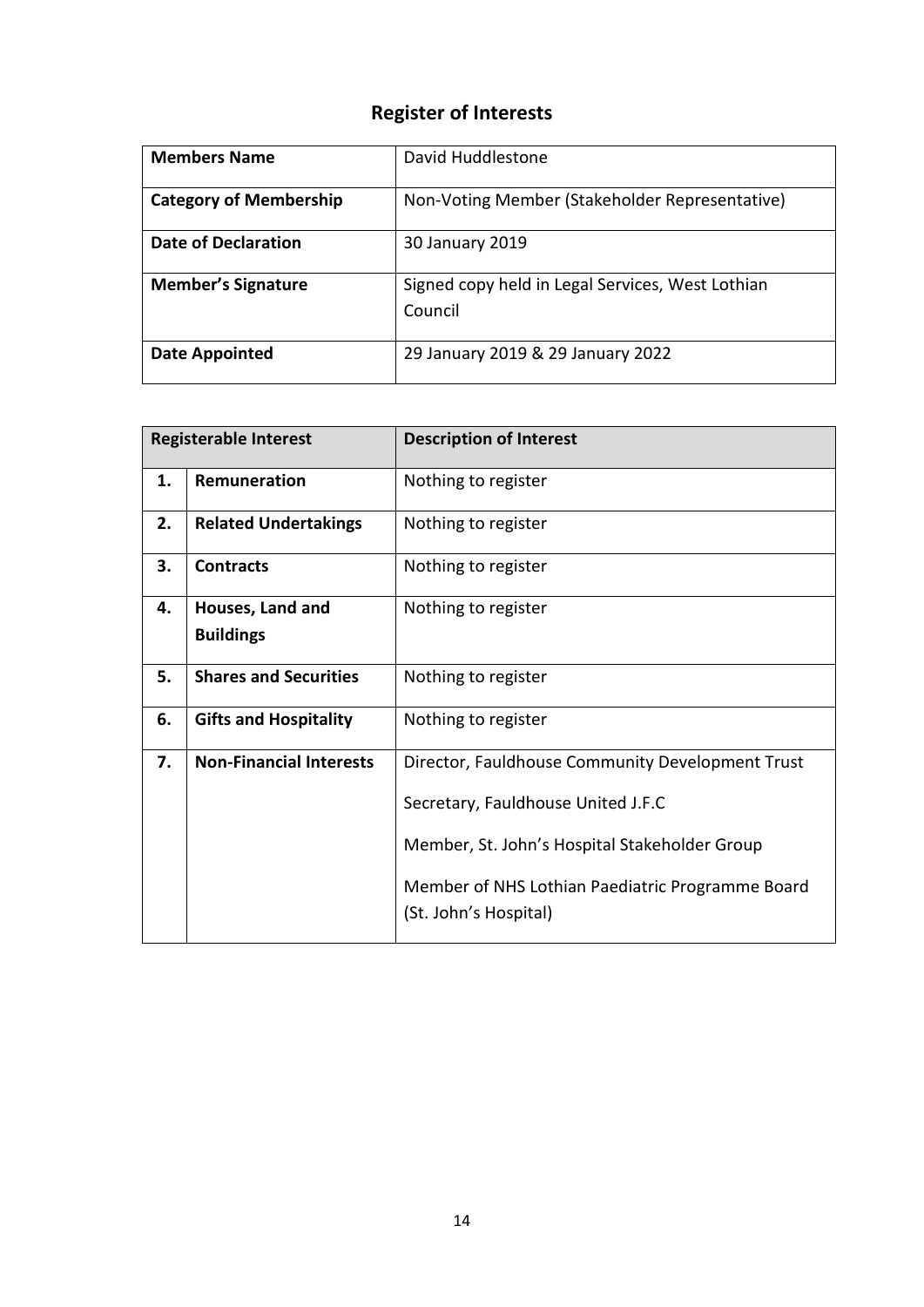| <b>Members Name</b>           | <b>Mairead Hughes</b>                                       |
|-------------------------------|-------------------------------------------------------------|
| <b>Category of Membership</b> | Non-Voting Member (Professional Advisor)                    |
| <b>Date of Declaration</b>    | 7 December 2015                                             |
| <b>Member's Signature</b>     | Signed copy held in Legal Services, West Lothian<br>Council |
| Date Appointed                | 24 September 2015                                           |
| <b>Date Reappointed</b>       | 24 September 2018                                           |
| <b>Membership Ceased</b>      | 24 September 2021 (Replaced by Linda Yule)                  |

| <b>Registerable Interest</b> |                                | <b>Description of Interest</b>                     |
|------------------------------|--------------------------------|----------------------------------------------------|
| 1.                           | Remuneration                   | Chief Nurse, West Lothian HSCP, Civic Centre, West |
|                              |                                | Lothian                                            |
| 2.                           | <b>Related Undertakings</b>    | Nothing to register                                |
| 3.                           | <b>Contracts</b>               | Nothing to register                                |
| 4.                           | Houses, Land and               | Nothing to register                                |
|                              | <b>Buildings</b>               |                                                    |
| 5.                           | <b>Shares and Securities</b>   | Nothing to register                                |
| 6.                           | <b>Gifts and Hospitality</b>   | Nothing to register                                |
| 7.                           | <b>Non-Financial Interests</b> | Member of Nursing and Midwifery Council            |
|                              |                                | <b>Member of Unison</b>                            |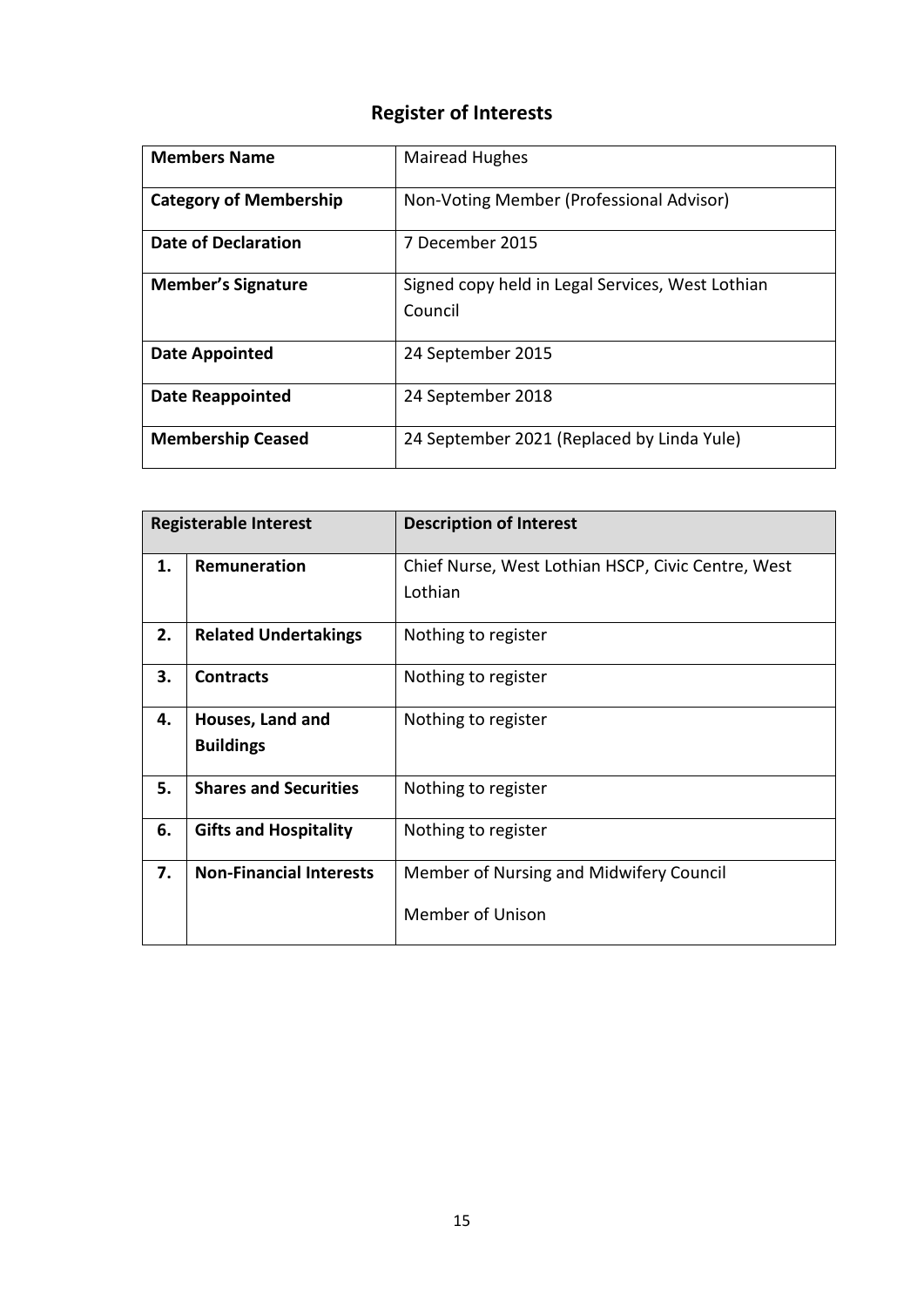| <b>Members Name</b>           | Katharina Kasper                                         |
|-------------------------------|----------------------------------------------------------|
| <b>Category of Membership</b> | <b>Voting Member</b>                                     |
| <b>Date of Declaration</b>    | 18 August 2020                                           |
| <b>Member's Signature</b>     | Signed copy held in Legal Services, West Lothian Council |
| <b>Date Appointed</b>         | 12 August 2020                                           |

| <b>Registerable Interest</b> |                                   | Description of Interest                                               |
|------------------------------|-----------------------------------|-----------------------------------------------------------------------|
| 29.                          | Remuneration                      | Member of the Scottish Police Authority                               |
|                              |                                   | Independent Member of Scottish Canals Audit and Risk                  |
|                              |                                   | Committee                                                             |
| 30.                          | <b>Related Undertakings</b>       | Nothing to register                                                   |
| 31.                          | <b>Contracts</b>                  | Nothing to register                                                   |
| 32.                          | <b>Houses, Land and Buildings</b> | Nothing to register                                                   |
| 33.                          | <b>Shares and Securities</b>      | Nothing to register                                                   |
| 34.                          | <b>Gifts and Hospitality</b>      | Nothing to register                                                   |
| 35.                          | <b>Non-Financial Interests</b>    | Non-executive Board Member of NHS Lothian, appointed<br>February 2020 |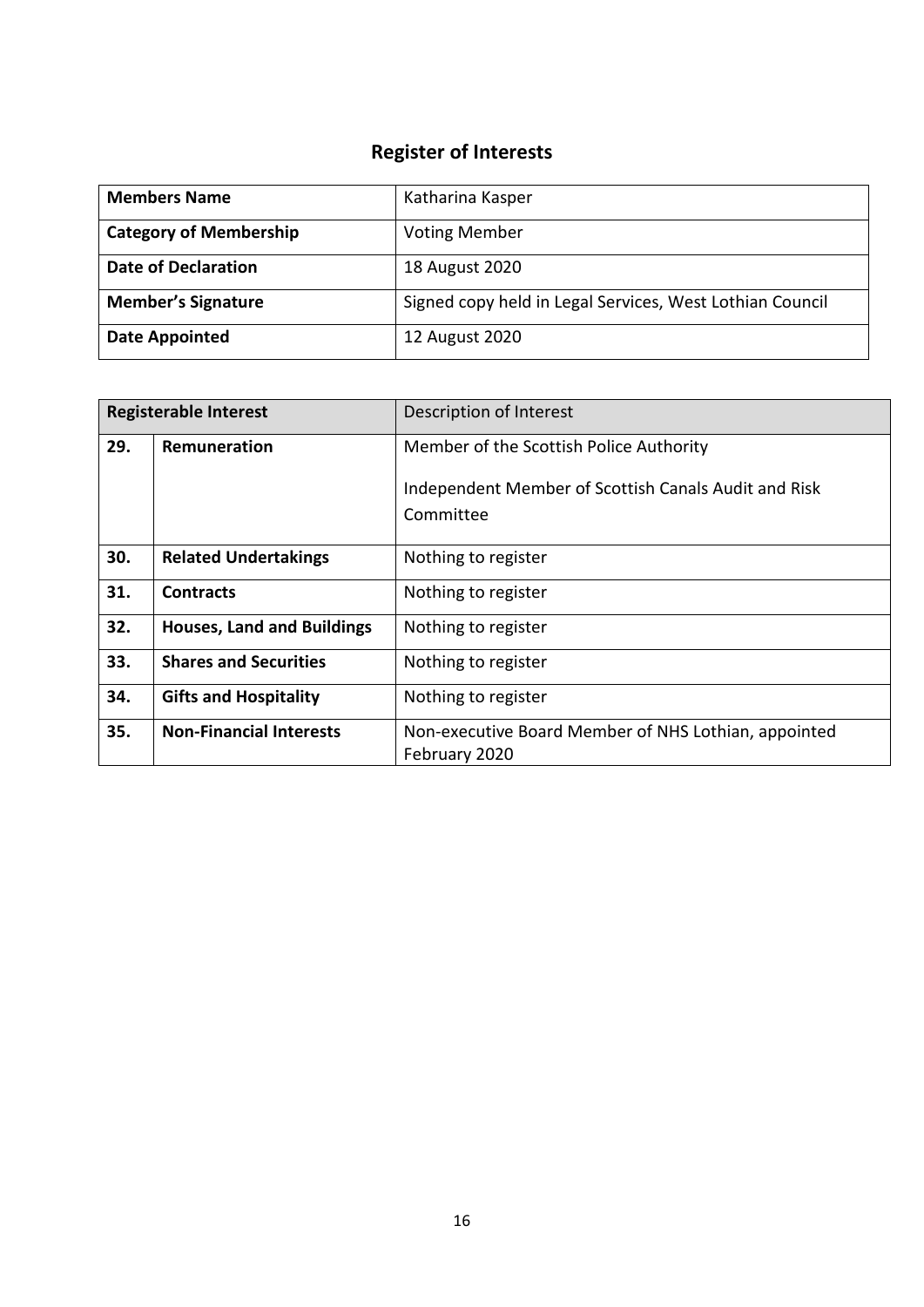| <b>Members Name</b>           | Jo MacPherson                                               |
|-------------------------------|-------------------------------------------------------------|
| <b>Category of Membership</b> | Non-Voting Member (Professional Advisor)                    |
| Date of Declaration           | 10 April 2019                                               |
| <b>Member's Signature</b>     | Signed Copy held in Legal Services, West Lothian<br>Council |
| Date Appointed                | 15 April 2019                                               |

| <b>Registerable Interest</b> |                                | <b>Description of Interest</b>                       |
|------------------------------|--------------------------------|------------------------------------------------------|
| 1.                           | Remuneration                   | Employed:                                            |
|                              |                                | Head of Social Policy and Chief Social Work Officer, |
|                              |                                | West Lothian Council, Civic Centre, Livingston       |
| 2.                           | <b>Related Undertakings</b>    | Nothing to register                                  |
| 3.                           | <b>Contracts</b>               | Nothing to register                                  |
| 4.                           | Houses, Land and               | Nothing to register                                  |
|                              | <b>Buildings</b>               |                                                      |
| 5.                           | <b>Shares and Securities</b>   | Nothing to register                                  |
| 6.                           | <b>Gifts and Hospitality</b>   | Nothing to register                                  |
| 7.                           | <b>Non-Financial Interests</b> | <b>Member of UNISON</b>                              |
|                              |                                | Member of Scottish Social Services Council           |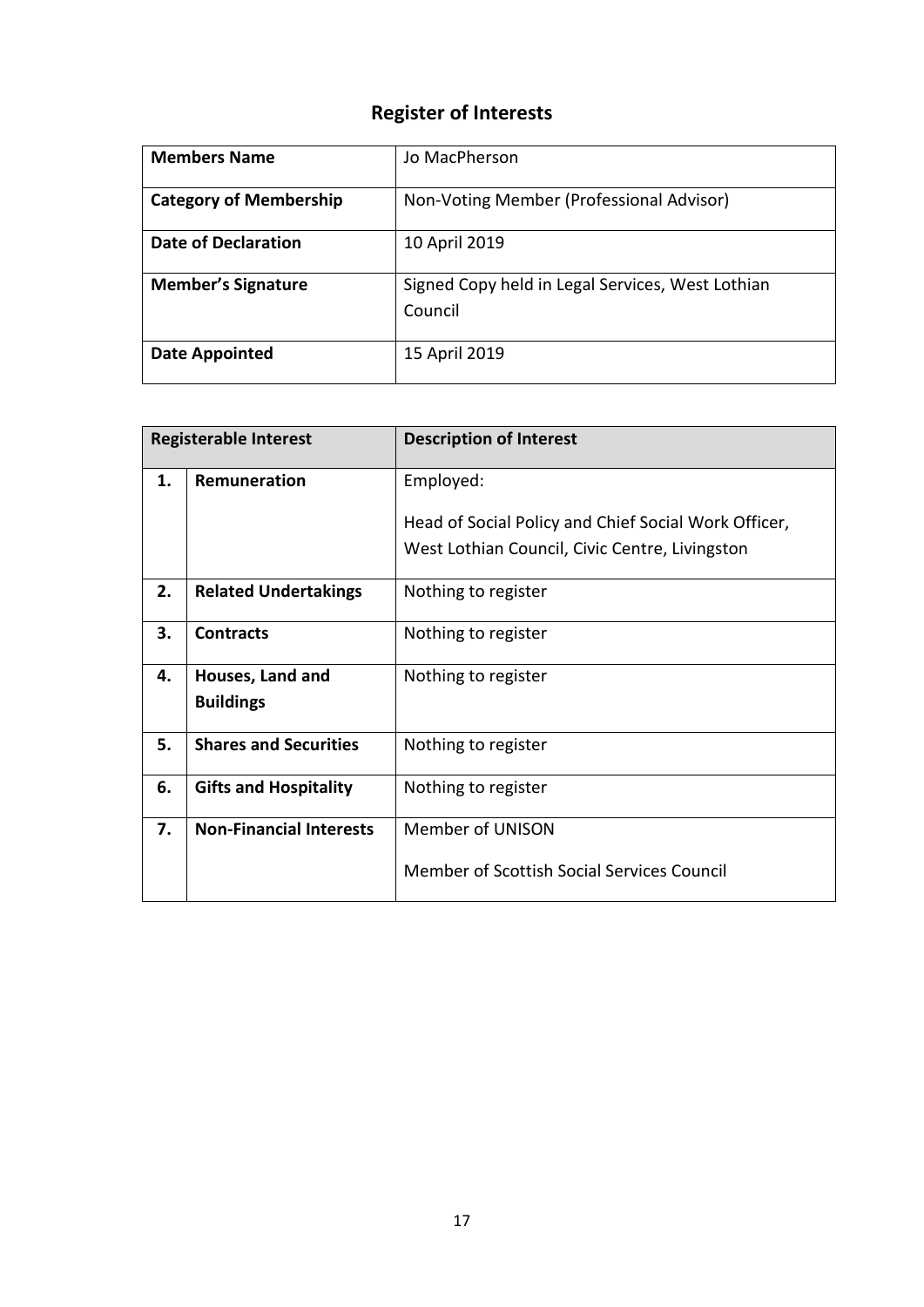| <b>Members Name</b>           | Alan McCloskey                                              |
|-------------------------------|-------------------------------------------------------------|
| <b>Category of Membership</b> | Non-Voting Member (Stakeholder Representative)              |
| Date of Declaration           | 27 June 2019                                                |
| <b>Member's Signature</b>     | Signed copy held in Legal Services, West Lothian<br>Council |
| Date Appointed                | 26 June 2019                                                |

| <b>Registerable Interest</b> |                                      | <b>Description of Interest</b>                                                                            |
|------------------------------|--------------------------------------|-----------------------------------------------------------------------------------------------------------|
| 1.                           | <b>Remuneration</b>                  | Employed:                                                                                                 |
|                              |                                      | CEO, Voluntary Sector Gateway West Lothian, 20-22<br>King Street, Bathgate EH48 1AX                       |
| 2.                           | <b>Related Undertakings</b>          | Nothing to register                                                                                       |
| 3.                           | <b>Contracts</b>                     | Nothing to register                                                                                       |
| 4.                           | Houses, Land and<br><b>Buildings</b> | Nothing to register                                                                                       |
| 5.                           | <b>Shares and Securities</b>         | Nothing to register                                                                                       |
| 6.                           | <b>Gifts and Hospitality</b>         | Nothing to register                                                                                       |
| 7.                           | <b>Non-Financial Interests</b>       | Appointed as non-executive trustee to Board on West<br>Lothian Housing Partnership (non-enumeration role) |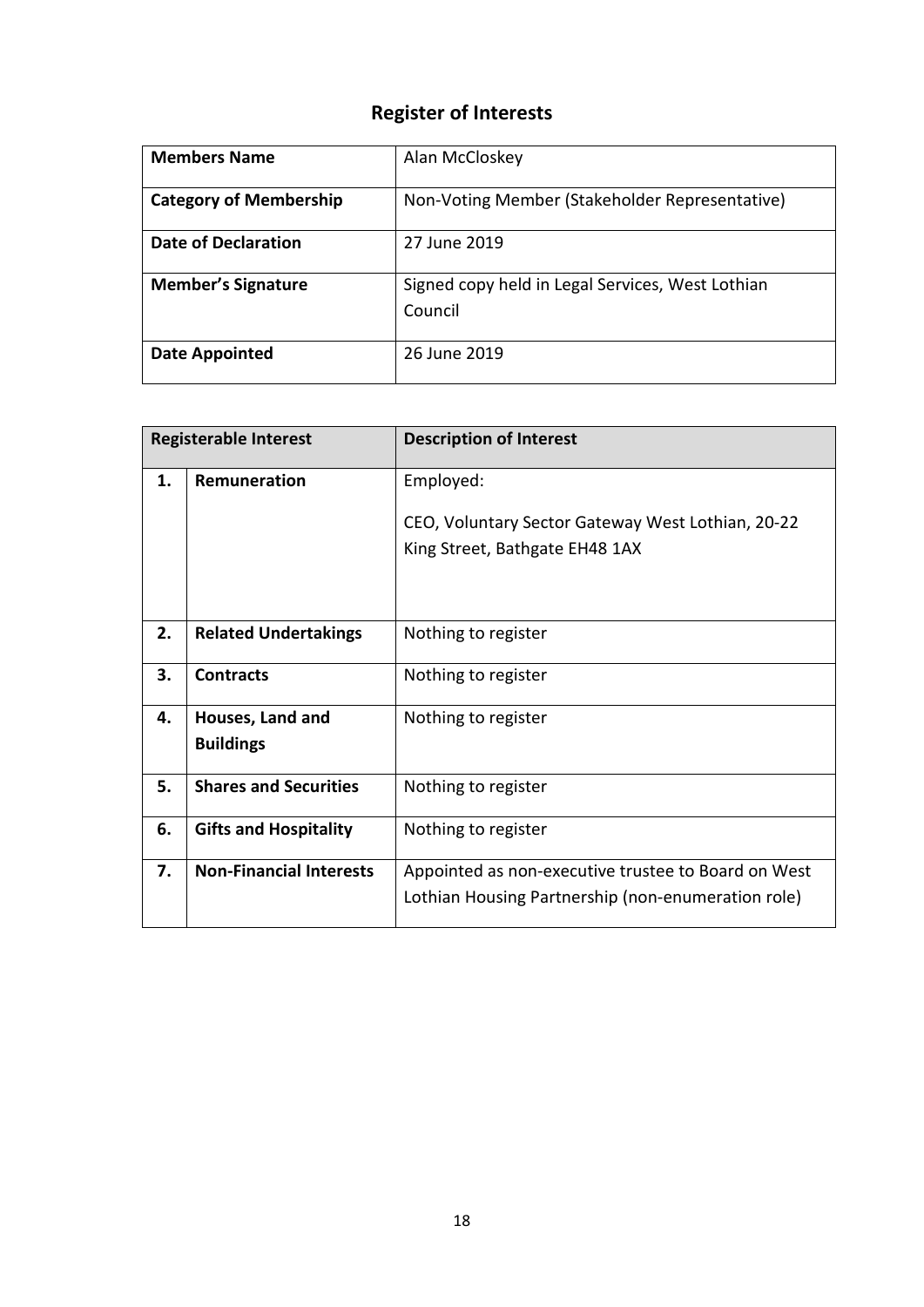| <b>Members Name</b>           | Caroline McDowall                                           |
|-------------------------------|-------------------------------------------------------------|
| <b>Category of Membership</b> | Non-Voting Member (Stakeholder Representative)              |
| Date of Declaration           | 24 April 2019                                               |
| <b>Member's Signature</b>     | Signed copy held in Legal Services, West Lothian<br>Council |
| Date Appointed                | 23 April 2019                                               |
| <b>Membership Ceased</b>      | 3 September 2021 (Replaced by Lesley Cunningham)            |

| <b>Registerable Interest</b> |                                | <b>Description of Interest</b>                                                    |
|------------------------------|--------------------------------|-----------------------------------------------------------------------------------|
| 1.                           | Remuneration                   | Employed:                                                                         |
|                              |                                | NHS Lothian, Partnership Lead, West Lothian Health<br>and Social Care Partnership |
| 2.                           | <b>Related Undertakings</b>    | Nothing to register                                                               |
| 3.                           | <b>Contracts</b>               | Nothing to register                                                               |
| 4.                           | Houses, Land and               | Nothing to register                                                               |
|                              | <b>Buildings</b>               |                                                                                   |
| 5.                           | <b>Shares and Securities</b>   | Nothing to register                                                               |
| 6.                           | <b>Gifts and Hospitality</b>   | Nothing to register                                                               |
| 7.                           | <b>Non-Financial Interests</b> | Member of the College of Podiatry Trade Union and                                 |
|                              |                                | <b>Professional Association</b>                                                   |
|                              |                                | Member of the Labour Party                                                        |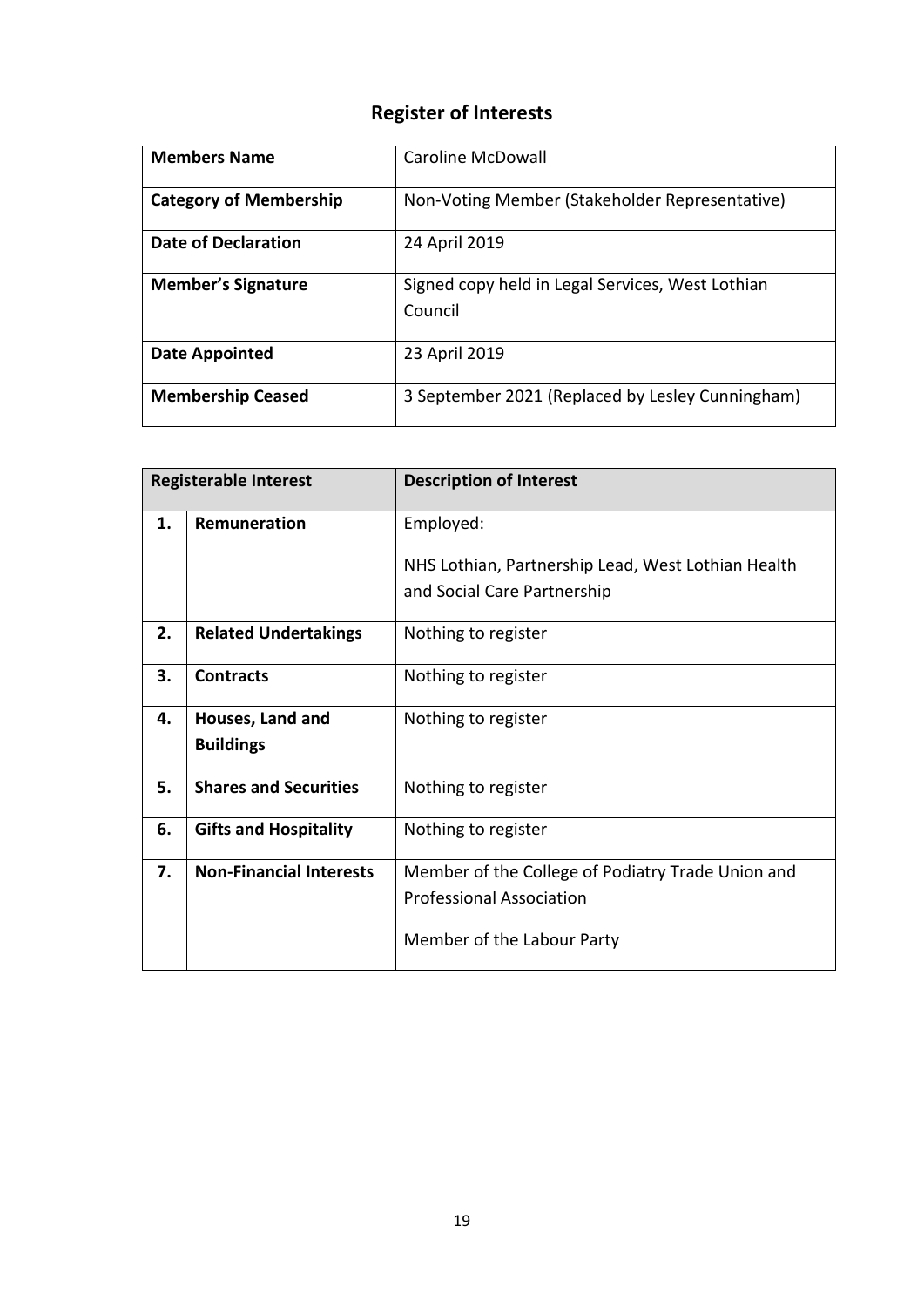| <b>Members Name</b>           | Dom McGuire                                                 |
|-------------------------------|-------------------------------------------------------------|
| <b>Category of Membership</b> | <b>Voting Member</b>                                        |
| Date of Declaration           | 23 April 2019                                               |
| <b>Member's Signature</b>     | Signed copy held in Legal Services, West Lothian<br>Council |
| <b>Date Appointed</b>         | 19 March 2019                                               |
| <b>Date Reappointed</b>       | 19 March 2022                                               |
| <b>Membership Ceased</b>      | 5 May 2022                                                  |

| <b>Registerable Interest</b> |                                      | <b>Description of Interest</b>                                                                                                                                                             |
|------------------------------|--------------------------------------|--------------------------------------------------------------------------------------------------------------------------------------------------------------------------------------------|
| 1.                           | Remuneration                         | Employed as a lecturer at:<br>New College Lanarkshire, Cumbernauld Campus,<br>Town Centre, Cumbernauld, G67 1HU; and<br>West Lothian College, Almondvale Crescent,<br>Livingston EH54 7EP. |
| 2.                           | <b>Related Undertakings</b>          | Unremunerated Trustee of:<br>Almond Valley Heritage Trust;<br>Livingston Youth Trust; and<br><b>Firefly Arts</b>                                                                           |
| 3.                           | <b>Contracts</b>                     | Nothing to register                                                                                                                                                                        |
| 4.                           | Houses, Land and<br><b>Buildings</b> | Nothing to register                                                                                                                                                                        |
| 5.                           | <b>Shares and Securities</b>         | Nothing to register                                                                                                                                                                        |
| 6.                           | <b>Gifts and Hospitality</b>         | Nothing to register                                                                                                                                                                        |
| 7.                           | <b>Non-Financial Interests</b>       | Councillor, West Lothian Council<br>Member of Law Society of Scotland<br>Member of Unite the Union<br>Member of EIS                                                                        |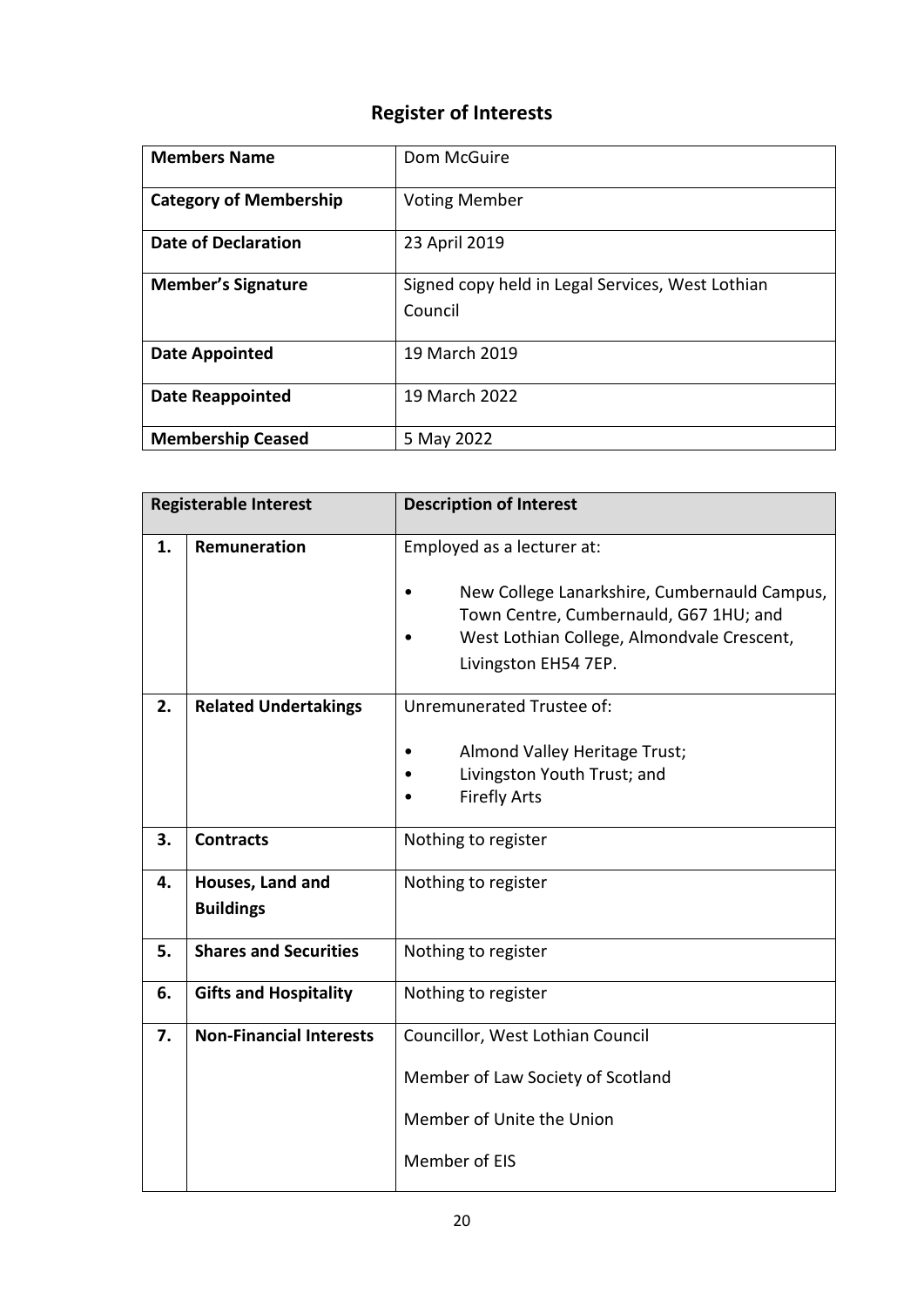| <b>Members Name</b>           | <b>William McQueen</b>                                      |
|-------------------------------|-------------------------------------------------------------|
| <b>Category of Membership</b> | <b>Voting Member</b>                                        |
| <b>Date of Declaration</b>    | Updated 12 February 2019                                    |
| <b>Member's Signature</b>     | Signed copy held in Legal Services, West Lothian<br>Council |
| <b>Date Appointed</b>         | 1 May 2018                                                  |
| <b>Date Reappointed</b>       | 1 April 2021 & 1 February 2022                              |

| <b>Registerable Interest</b> |                                      | <b>Description of Interest</b>                       |
|------------------------------|--------------------------------------|------------------------------------------------------|
| 1.                           | Remuneration                         | Non-Executive Board Member, NHS Lothian, Waverley    |
|                              |                                      | Gate, Edinburgh                                      |
|                              |                                      | Non-Executive Board Member, Scottish Fire and Rescue |
|                              |                                      | Service                                              |
| 2.                           | <b>Related Undertakings</b>          | Nothing to register                                  |
| 3.                           | <b>Contracts</b>                     | Nothing to register                                  |
| 4.                           | Houses, Land and<br><b>Buildings</b> | Nothing to register                                  |
| 5.                           | <b>Shares and Securities</b>         | Nothing to register                                  |
| 6.                           | <b>Gifts and Hospitality</b>         | Nothing to register                                  |
| 7.                           | <b>Non-Financial Interests</b>       | Nothing to register                                  |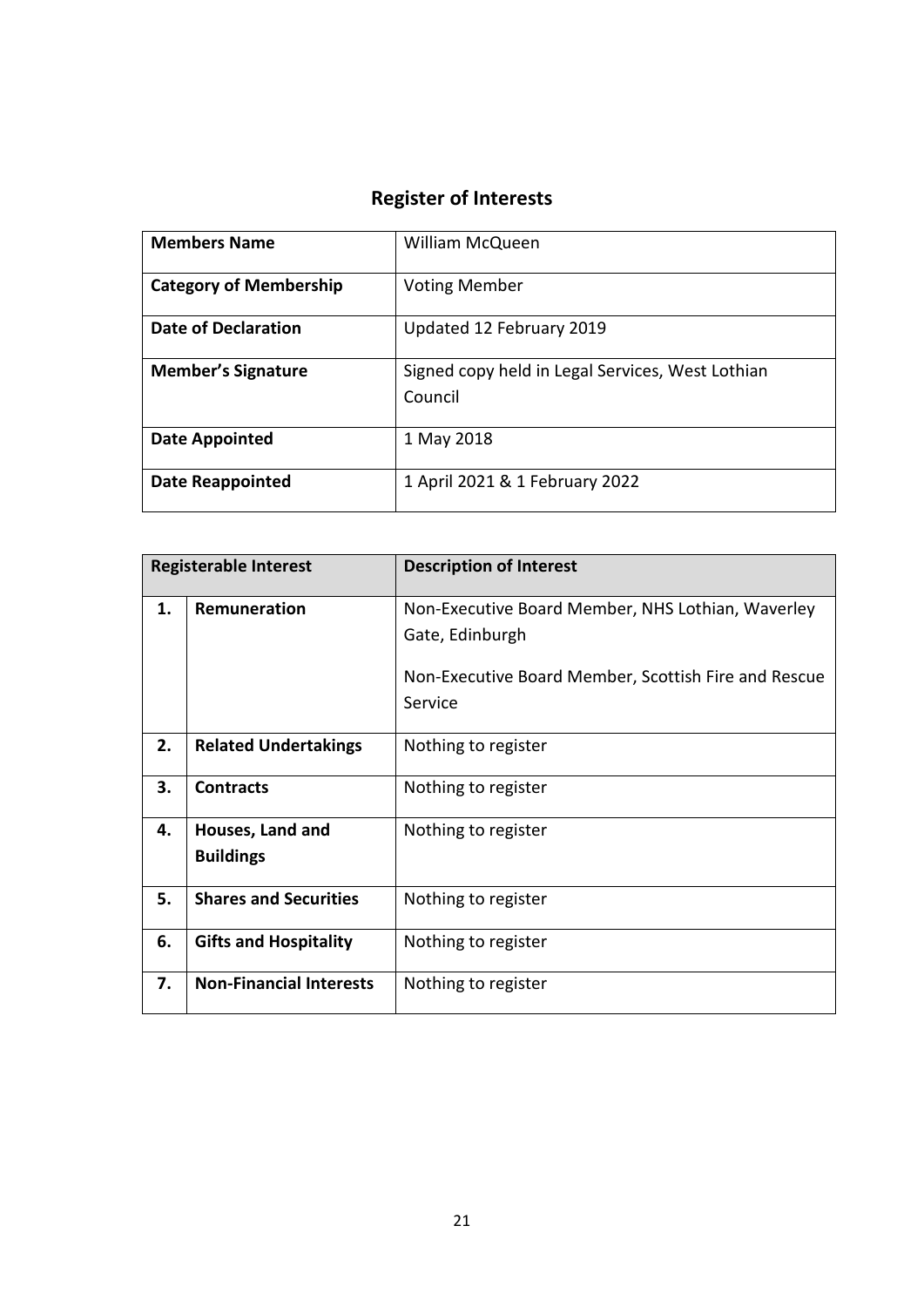| <b>Members Name</b>           | George Paul                                                 |
|-------------------------------|-------------------------------------------------------------|
| <b>Category of Membership</b> | <b>Voting Member</b>                                        |
| <b>Date of Declaration</b>    | 27 June 2017                                                |
| <b>Member's Signature</b>     | Signed copy held in Legal Services, West Lothian<br>Council |
| <b>Date Appointed</b>         | 27 June 2017                                                |
| <b>Date Appointed</b>         | 26 May 2020                                                 |
| <b>Membership Ceased</b>      | 5 May 2022                                                  |

| <b>Registerable Interest</b> |                                | <b>Description of Interest</b>          |
|------------------------------|--------------------------------|-----------------------------------------|
| 1.                           | <b>Remuneration</b>            | Branch Secretary UCATT (UNITE) Union    |
|                              |                                | Branch Secretary, Whitburn Labour Party |
| 2.                           | <b>Related Undertakings</b>    | Nothing to register                     |
| 3.                           | <b>Contracts</b>               | Nothing to register                     |
| 4.                           | Houses, Land and               | Nothing to register                     |
|                              | <b>Buildings</b>               |                                         |
| 5.                           | <b>Shares and Securities</b>   | Nothing to register                     |
| 6.                           | <b>Gifts and Hospitality</b>   | Nothing to register                     |
| 7.                           | <b>Non-Financial Interests</b> | Member of Masonic Lodge                 |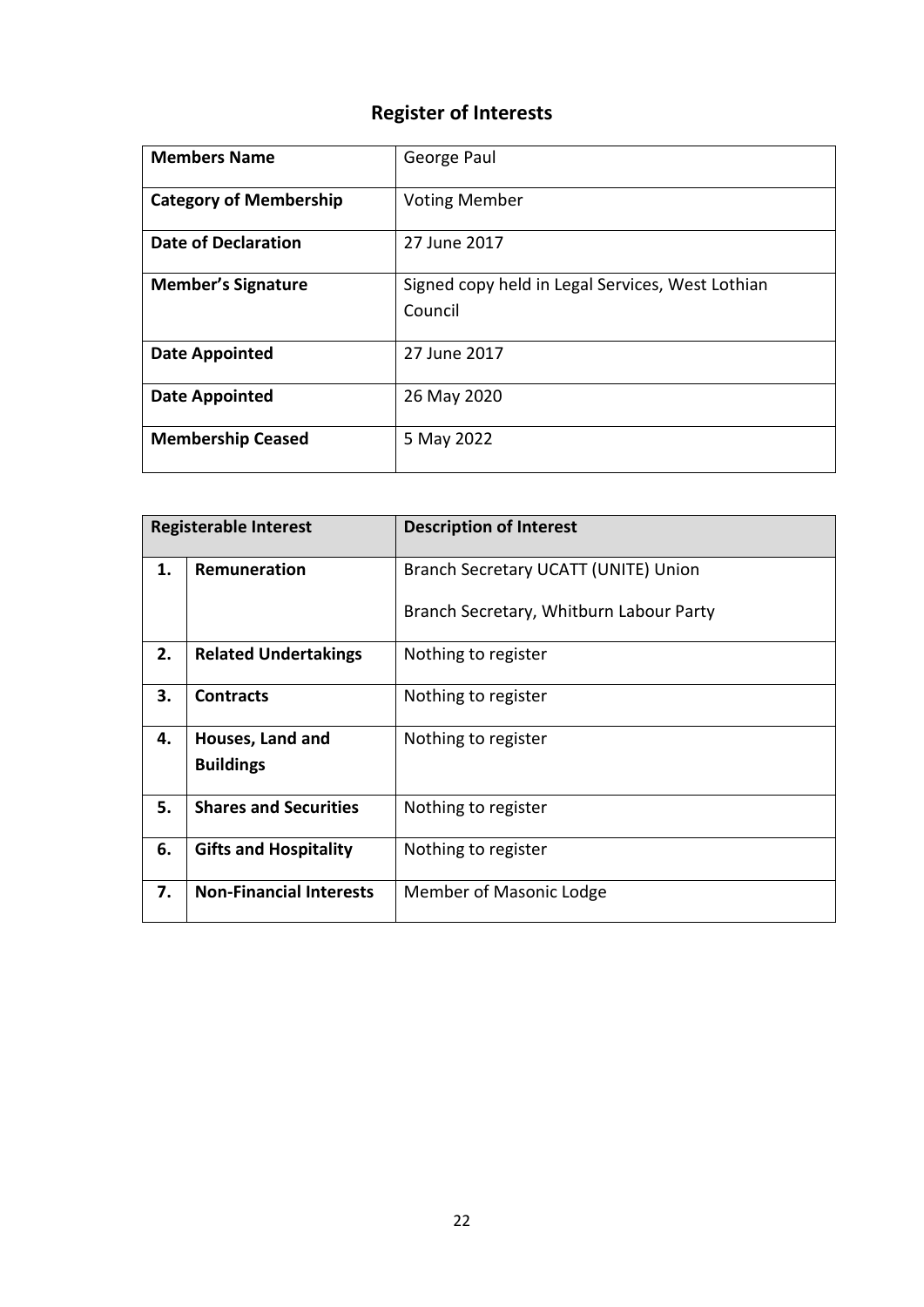| <b>Members Name</b>           | Ann Pike                                                    |
|-------------------------------|-------------------------------------------------------------|
| <b>Category of Membership</b> | Non-Voting Member (Stakeholder Representative)              |
| Date of Declaration           | 3 October 2018                                              |
| <b>Member's Signature</b>     | Signed copy held in Legal Services, West Lothian<br>Council |
| Date Appointed                | 3 October 2018 & 3 October 2021                             |

| <b>Registerable Interest</b> |                                      | <b>Description of Interest</b>                                                                                                                                                                                                                                                                                                                                                                                                           |
|------------------------------|--------------------------------------|------------------------------------------------------------------------------------------------------------------------------------------------------------------------------------------------------------------------------------------------------------------------------------------------------------------------------------------------------------------------------------------------------------------------------------------|
| 1.                           | Remuneration                         | Nothing to register                                                                                                                                                                                                                                                                                                                                                                                                                      |
| 2.                           | <b>Related Undertakings</b>          | Nothing to register                                                                                                                                                                                                                                                                                                                                                                                                                      |
| 3.                           | <b>Contracts</b>                     | Nothing to register                                                                                                                                                                                                                                                                                                                                                                                                                      |
| 4.                           | Houses, Land and<br><b>Buildings</b> | Nothing to register                                                                                                                                                                                                                                                                                                                                                                                                                      |
| 5.                           | <b>Shares and Securities</b>         | Nothing to register                                                                                                                                                                                                                                                                                                                                                                                                                      |
| 6.                           | <b>Gifts and Hospitality</b>         | Nothing to register                                                                                                                                                                                                                                                                                                                                                                                                                      |
| 7.                           | <b>Non-Financial Interests</b>       | Unremunerated Director of:<br>$\bullet$<br>Carers of West Lothian (Chair)<br>$\circ$<br>Voluntary Sector Gateway West Lothian<br>$\circ$<br>Aid & Abet<br>$\circ$<br>EFQM Scotland committee (Chair) as of 1 July<br>2021<br>Independent panel member representing<br>Scotland for Investors in Volunteers (IiV)<br>assessment panel<br>Member of ACOSVO<br>Lay Member of West Lothian Council's<br><b>Governance and Risk Committee</b> |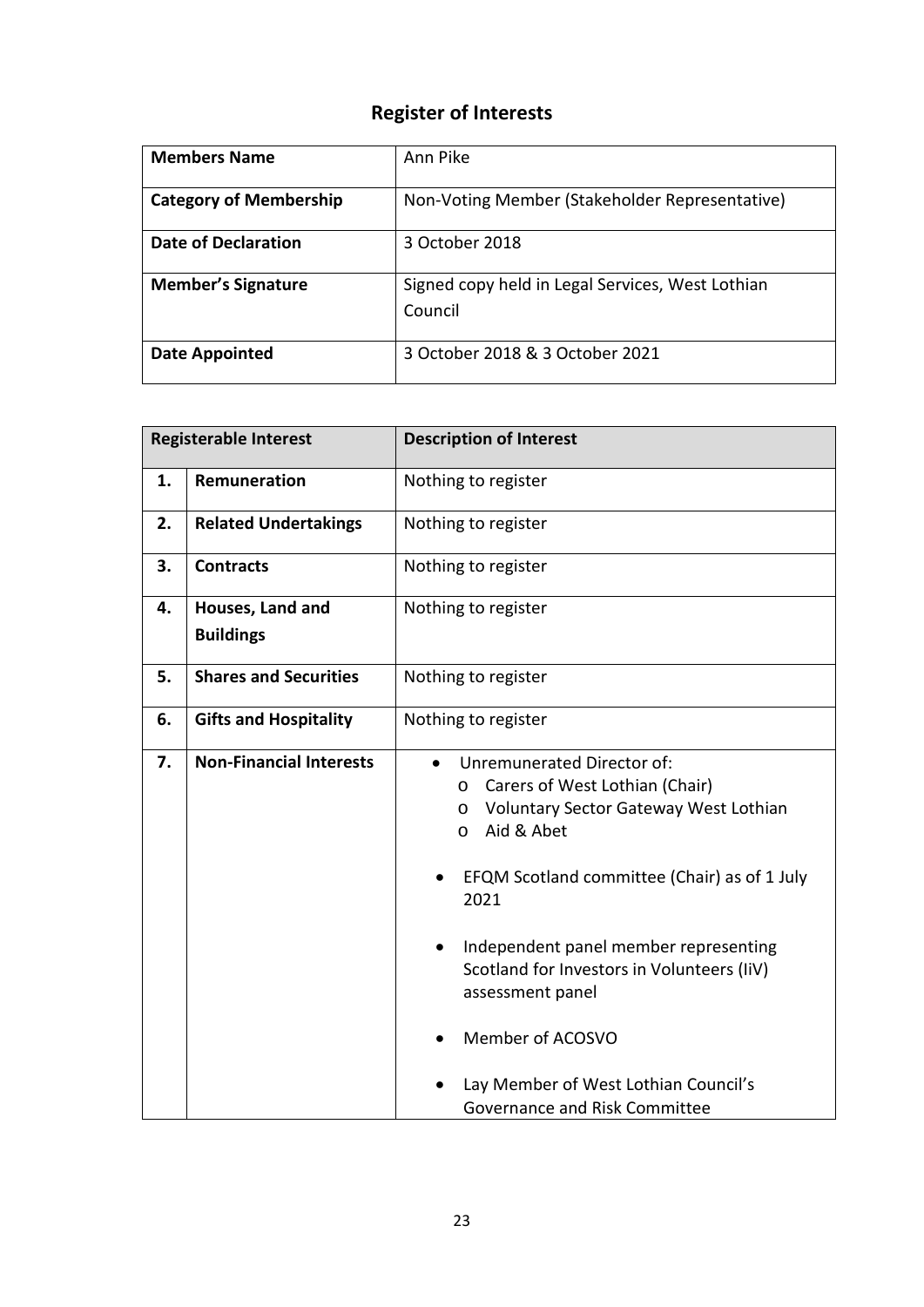| <b>Members Name</b>           | Damian Timson                                               |
|-------------------------------|-------------------------------------------------------------|
| <b>Category of Membership</b> | <b>Voting Member</b>                                        |
| Date of Declaration           | Updated 31 July 2018                                        |
| <b>Member's Signature</b>     | Signed copy held in Legal Services, West Lothian<br>Council |
| Date Appointed                | 27 June 2017                                                |
| <b>Date Reappointed</b>       | 26 May 2020 & 24 May 2022                                   |

| <b>Registerable Interest</b> |                                | <b>Description of Interest</b>                                                                          |
|------------------------------|--------------------------------|---------------------------------------------------------------------------------------------------------|
| 1.                           | Remuneration                   | Consultant/Venture Interest (self-employed) with<br>EcoPilot Ltd., Langstone Technology Park, Langstone |
|                              |                                | Road, Havant, Hampshire, PO9 1SA (Scientific Software                                                   |
|                              |                                | (BMS ECO Management Systems)).                                                                          |
| 2.                           | <b>Related Undertakings</b>    | Nothing to register                                                                                     |
| 3.                           | <b>Contracts</b>               | Nothing to register                                                                                     |
| 4.                           | Houses, Land and               | Nothing to register                                                                                     |
|                              | <b>Buildings</b>               |                                                                                                         |
| 5.                           | <b>Shares and Securities</b>   | Nothing to register                                                                                     |
| 6.                           | <b>Gifts and Hospitality</b>   | Nothing to register                                                                                     |
| 7.                           | <b>Non-Financial Interests</b> | Member of:                                                                                              |
|                              |                                | Deer Park Golf and Country Club                                                                         |
|                              |                                | <b>Ancre Somme Society</b>                                                                              |
|                              |                                | Royal British Legion                                                                                    |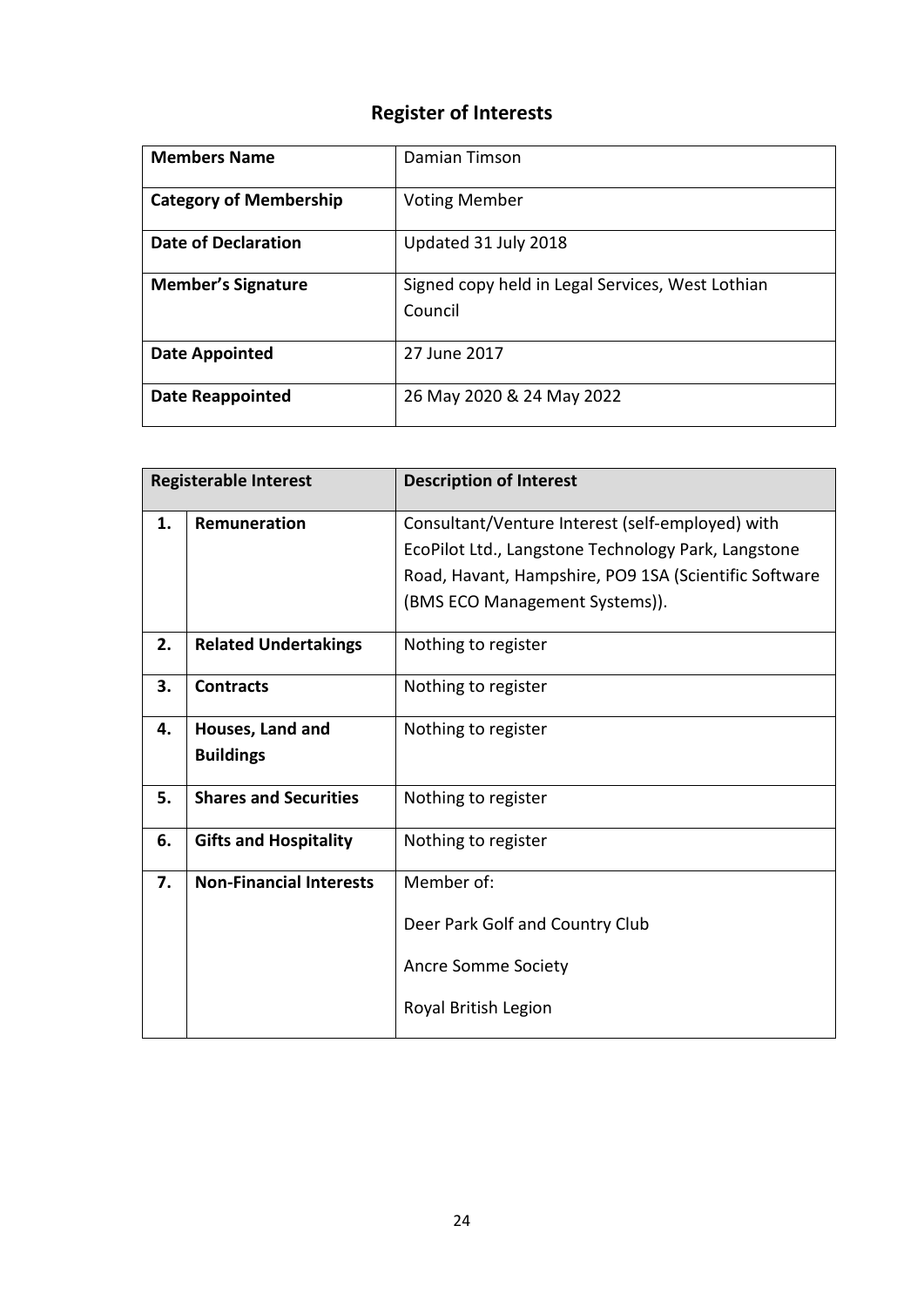| <b>Members Name</b>           | Patrick Welsh                                               |
|-------------------------------|-------------------------------------------------------------|
| <b>Category of Membership</b> | Non-Voting Member (Chief Finance Officer)                   |
| Date of Declaration           | 16 February 2015                                            |
| <b>Member's Signature</b>     | Signed copy held in Legal Services, West Lothian<br>Council |
| Date Appointed                | 24 September 2015                                           |

| <b>Registerable Interest</b> |                                | <b>Description of Interest</b>                |
|------------------------------|--------------------------------|-----------------------------------------------|
| 1.                           | Remuneration                   | West Lothian Council – Employed as Accounting |
|                              |                                | Manager                                       |
| 2.                           | <b>Related Undertakings</b>    | Nothing to register                           |
| 3.                           | <b>Contracts</b>               | Nothing to register                           |
| 4.                           | Houses, Land and               | Nothing to register                           |
|                              | <b>Buildings</b>               |                                               |
| 5.                           | <b>Shares and Securities</b>   | Nothing to register                           |
| 6.                           | <b>Gifts and Hospitality</b>   | Nothing to register                           |
| 7.                           | <b>Non-Financial Interests</b> | Nothing to register                           |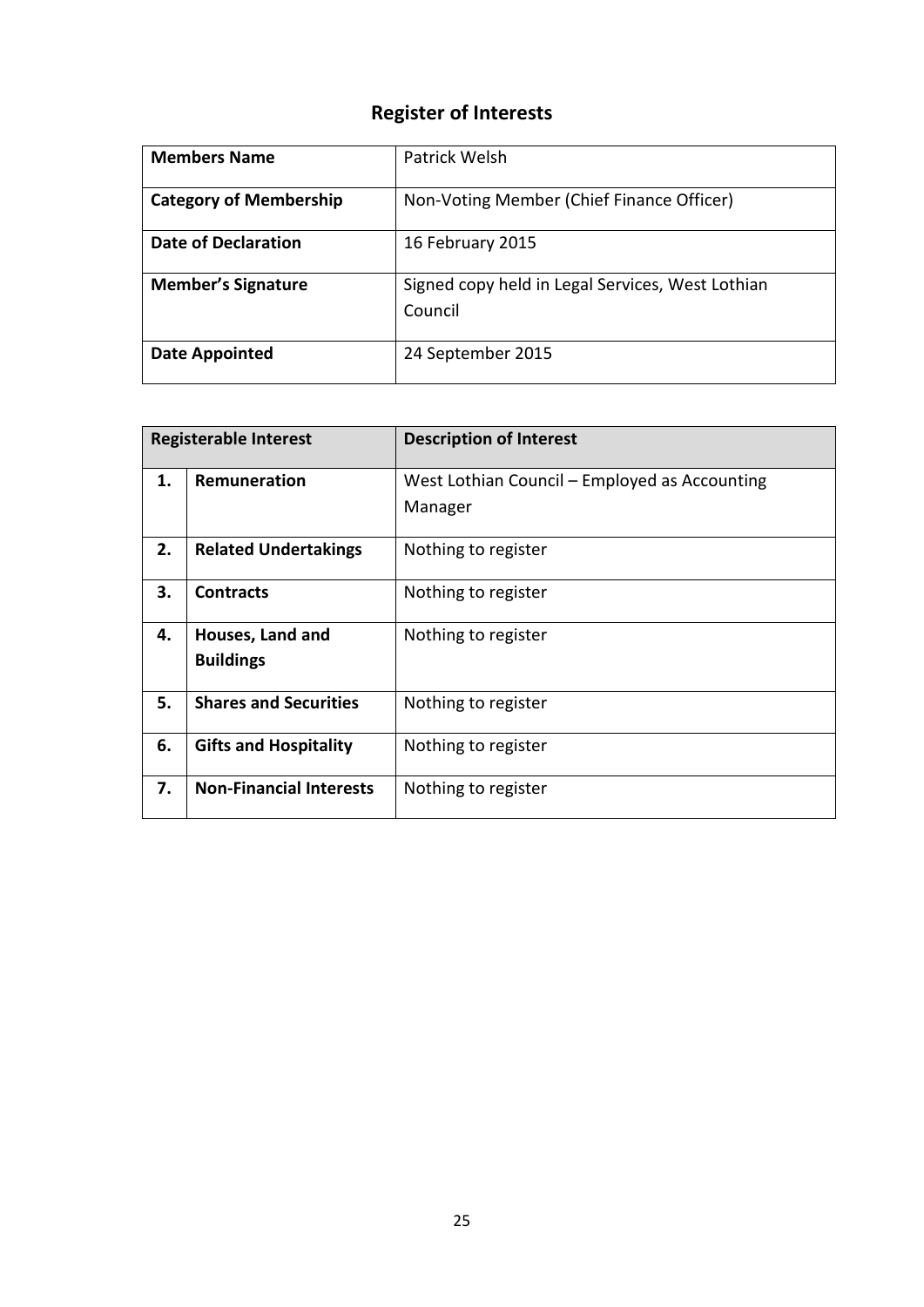| <b>Members Name</b>           | Alison White                                             |
|-------------------------------|----------------------------------------------------------|
| <b>Category of Membership</b> | Non-Voting Member (Chief Officer)                        |
| <b>Date of Declaration</b>    | 2 August 2021                                            |
| <b>Member's Signature</b>     | Signed copy held in Legal Services, West Lothian Council |
| <b>Date Appointed</b>         | 5 July 2021                                              |

| <b>Registerable Interest</b> |                                   | Description of Interest                                               |
|------------------------------|-----------------------------------|-----------------------------------------------------------------------|
| 1.                           | Remuneration                      | Chief Officer West Lothian IJB, Civic Centre, Livingston<br>$\bullet$ |
|                              |                                   | Board Member, Mental Welfare Commission                               |
| 2.1                          | <b>Related Undertakings</b>       | Nothing to register                                                   |
| 3.                           | <b>Contracts</b>                  | Nothing to register                                                   |
| 4. I                         | <b>Houses, Land and Buildings</b> | Nothing to register                                                   |
| 5.                           | <b>Shares and Securities</b>      | Nothing to register                                                   |
| 6.                           | <b>Gifts and Hospitality</b>      | Nothing to register                                                   |
| 7.                           | <b>Non-Financial Interests</b>    | Convener, Social Work Scotland                                        |
|                              |                                   | Member of Scottish Social Services Council                            |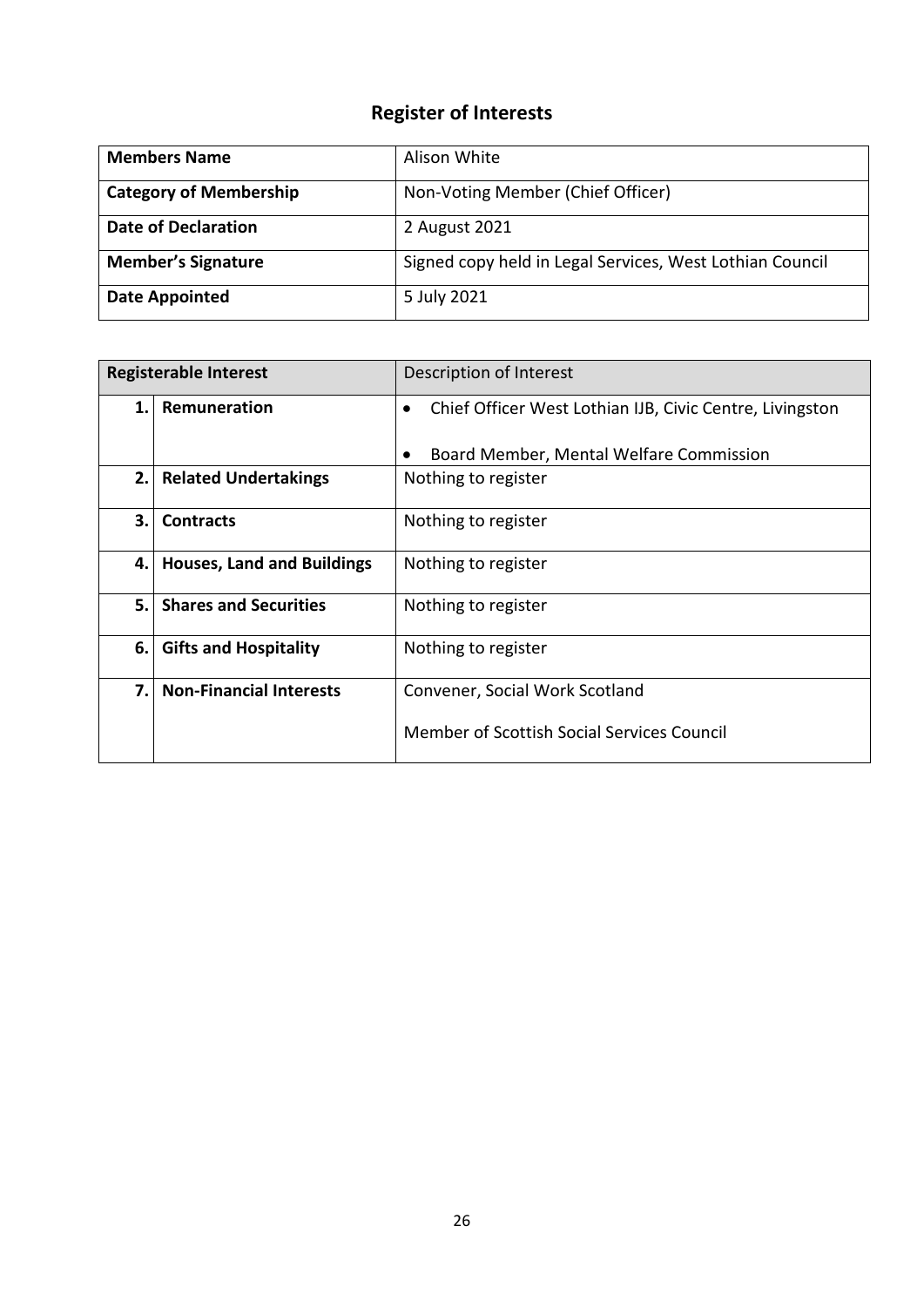| <b>Members Name</b>           | Rohana Wright                                               |
|-------------------------------|-------------------------------------------------------------|
| <b>Category of Membership</b> | Non-Voting Member (Professional Advisor)                    |
| Date of Declaration           | 7 November 2018                                             |
| <b>Member's Signature</b>     | Signed copy held in Legal Services, West Lothian<br>Council |
| Date Appointed                | 24 September 2018                                           |
| <b>Membership Ceased</b>      | 31 July 2021 (Replaced by Karen Adamson)                    |

| <b>Registerable Interest</b> |                                      | <b>Description of Interest</b>                        |
|------------------------------|--------------------------------------|-------------------------------------------------------|
| 1.                           | Remuneration                         | Consultant Physician NHS Lothian (St John's Hospital) |
| 2.                           | <b>Related Undertakings</b>          | Nothing to register                                   |
| 3.                           | <b>Contracts</b>                     | Nothing to register                                   |
| 4.                           | Houses, Land and<br><b>Buildings</b> | Nothing to register                                   |
| 5.                           | <b>Shares and Securities</b>         | Nothing to register                                   |
| 6.                           | <b>Gifts and Hospitality</b>         | Nothing to register                                   |
| 7.                           | <b>Non-Financial Interests</b>       | Nothing to register                                   |